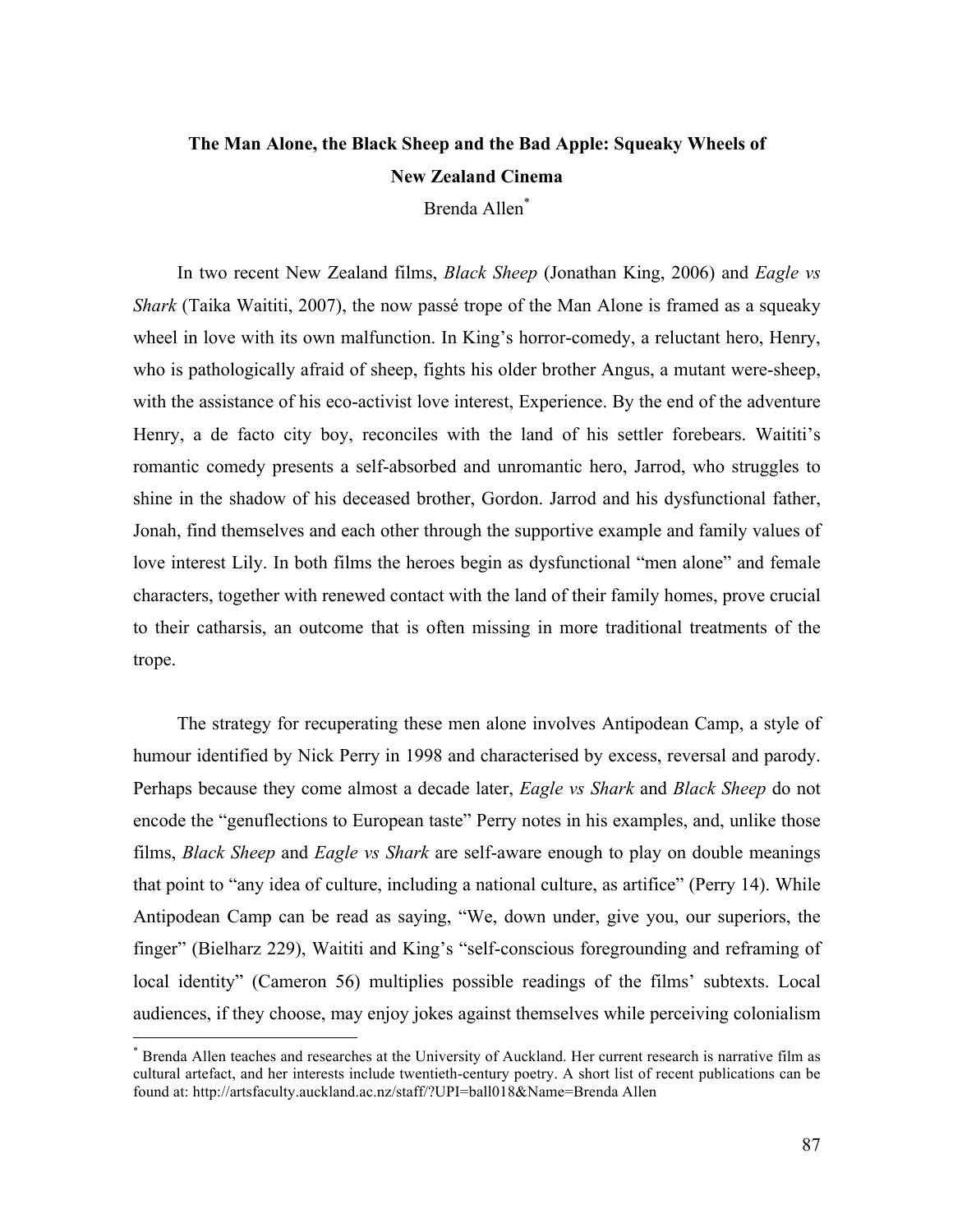and the European centre from which it came as the real butt of their alternative readings of the jokes. The message then becomes: We, down under, give you the finger, knowing that you will not notice. We are no longer under your spell.<sup>1</sup>

It can be no accident that the first literary Man Alone in New Zealand was English. He appears in the novel *Erewhon* by Samuel Butler, published in 1872 during the long depression (1865–1890) a mere three decades after the drawing up of the Treaty of Waitangi in 1840. Although not necessarily recognised in Britain, Butler's setting matches the South Island landscape where he spent the early 1860s farming sheep. The novel's title, however, is the reverse spelling of "nowhere" and the name of an uncharted land Butler's protagonist discovers on his adventure of exploration. As he penetrates the rugged interior, he is troubled by the realisation that the sublime beauty and grandeur of the landscape clashes with his own vulnerability within that isolated environment. His need to prioritise survival threatens to reveal as construct not only familiar Victorian customs of decorum and respectability but also English morality, law and order. When he arrives at his destination, however, his Englishness reasserts itself and he makes a fanciful return journey in a hot-air balloon, a possible nod to the unlikely nature of his adventure and the easy and total resolution of his identity crisis.

In the first half of the twentieth century the Man Alone's angst is a serious matter of cultural displacement, arising from belonging in one place while having close ancestral and artistic ties to another. His inability to settle is linked to New Zealand's cultural cringe, sustained throughout the period and arising from the belief that all admirable writing, art and history is in, or comes from, Europe. On the one hand the Man Alone suffers cultural loss, and on the other he does not gain the freedom he expected in New Zealand because the taboos and imperatives of the old world thrive in the new (Fox, *Ship of Dreams* 15). This Man Alone, widely acknowledged as epitomised by Johnson, the protagonist in John

<sup>&</sup>lt;sup>1</sup> Beilharz follows J. G. A. Pocock, a cosmopolitan New Zealander who regards himself as "an Antipodean and a neo-Briton" (Pocock, 264). Both scholars refer to settler cultures of British origin in that way. I prefer the term Pākehā, a New Zealand term, because I do not identify as a Briton, neo or otherwise.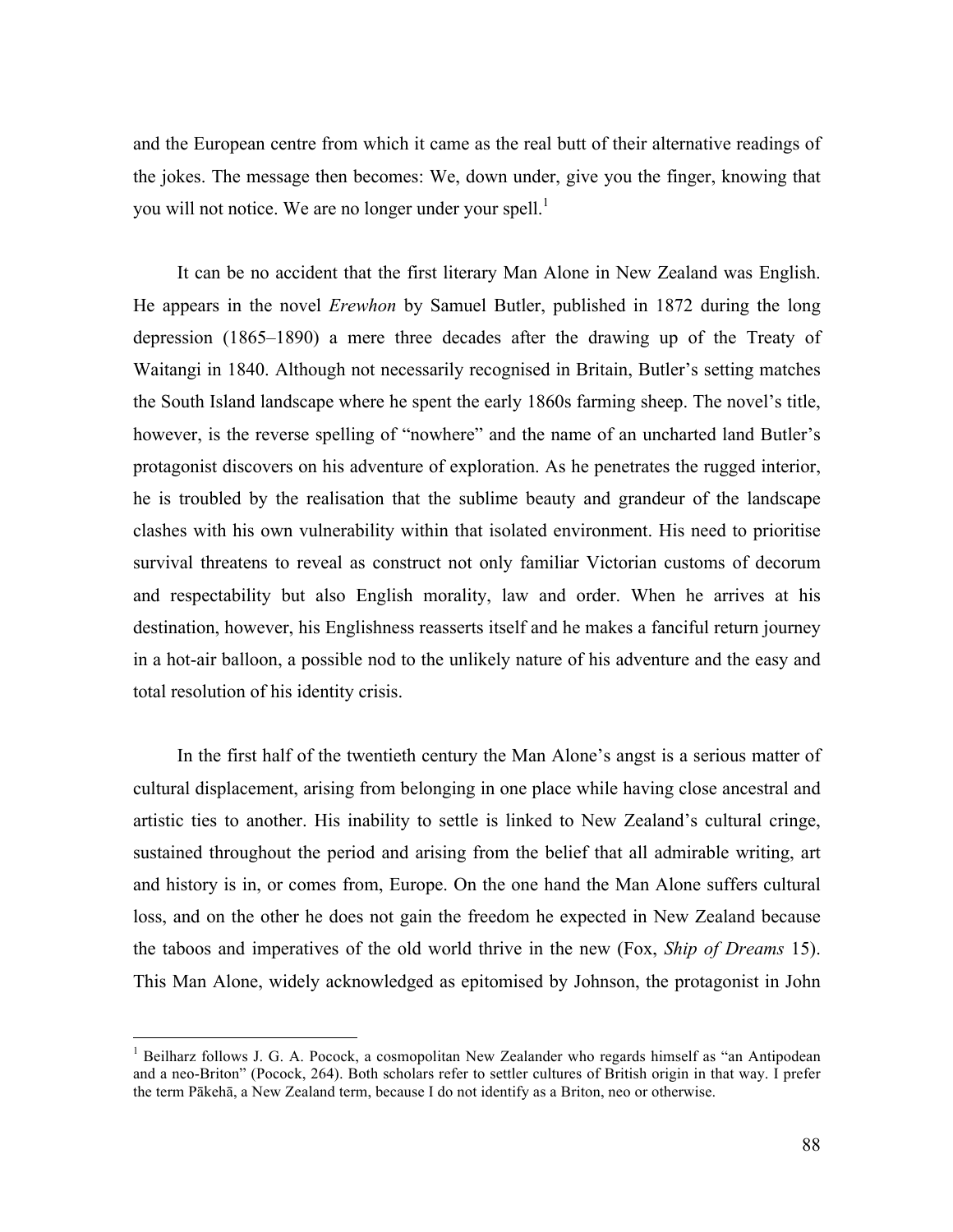Mulgan's 1939 novel, *Man Alone*, <sup>2</sup> is a "paradoxical figure of both existential alienation and self-sufficiency" (Wilson, "From Colonial Outsider to Postcolonial Insider" n.pag.). Johnson, an Englishman damaged by experiences in World War I, is secure in his sense of entitlement to New Zealand, but he lacks a sense of belonging. While he finds temporary refuge in the bush, isolation and contact with the land does not prove cathartic.

By the 1950s the trope had been "demythologized with successive rehandlings," resulting in increased "complexity" but also a loss of "sympathy" so that by the 1970s the trope (in literature) was ripe for parody (Wilson, "From Colonial Outsider to Postcolonial Insider" n.pag.). At the same time, it was revived in the new wave of New Zealand cinema of the 1970s and 1980s, again as a symbol of cultural displacement (*Cinema of Unease*) and again complex, but without parody.

Throughout, the trope is characterised by brooding unease that seems to emanate from the land to trouble the men who are lost or mired in a psychological minefield that causes them to withdraw into their shell. In general they display "emotional retardedness, and non-conformity" (Wilson, "From Colonial Outsider to Postcolonial Insider" n. pag.); they are morose, discontent, often violent and/or outside the law. Alone and lonely they make a futile bid for catharsis by sharing their pain only with the land or the bush. Unlike their contemporary counterparts, these men regard women and family as irrelevant or marginal, or as a temptation and/or a catalyst set to entrap them into responsibilities and social obligations that the rebel, having come to see them as burdens, has rejected. In the end, most find a place in the world but remain outsiders who do not heal or attain a deep self-awareness, regardless of where they travel.

Sam Neill explains the cultural cringe and its links to the Man Alone in the 1995 groundbreaking documentary on New Zealand film, *Cinema of Unease: A Personal Journey by Sam Neill.* He also argues convincingly that the darkness, unease, menace and uncanniness captured by New Zealand film arise variously from the land and from the

 $2$  Janet Wilson calls Butler's novel the "ur-text" of the trope (n.pag.).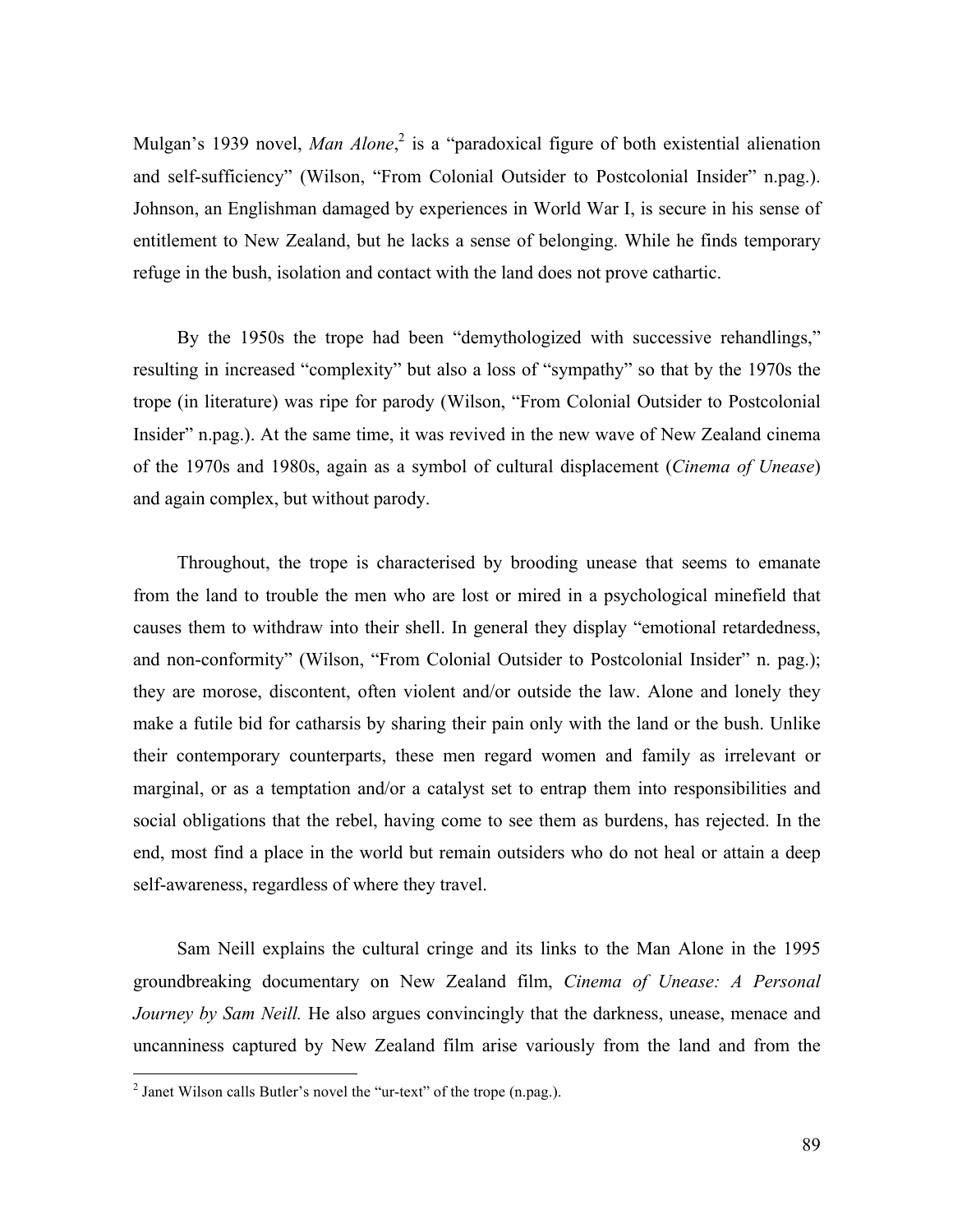settler psyche. In the documentary Neill fails to pinpoint the slippage between the two, citing numerous films where a maladjusted man is linked to unease in the landscape. At the pinnacle he places Al Shaw, the protagonist in Roger Donaldson's 1981 film *Smash Palace*.

*Smash Palace* opens with Al having returned from a more sophisticated lifestyle in Europe to occupy the derelict property he has inherited from his recently deceased father. That the land supports a demolition yard (the Smash Palace of the film's title) indicates the local/European dichotomy that troubles Al and, perhaps, his father before him. Al's failure to sustain a career as a Formula One driver in Europe haunts him, and, as his marriage deteriorates, the part of Europe he has brought back with him, his French wife, leaves him. As a Man Alone Al is wronged, but as a postcolonial he is the wrongdoer because he seeks to obliterate his wife's difference by taking her into isolation with him as he withdraws from society. When she refuses, he breaks down the door to her home and assaults her new partner. Then he kidnaps their daughter and heads for the bush. In the end fatherly love prevails and he gives himself up to police. Thus a sense of paternal and familial responsibility signals possible rehabilitation of Al, but it does not deal with the slippage between land and psyche or suggest a way forward. The cultural cringe is supposed to explain, although not excuse, Al's bad behaviour.

J. G. A. Pocock notes that "those who cannot cease attacking the 'cultural cringe' or the 'colonial cringe' are not free from it and may be perpetuating it" (14). Neill's film has come in for that kind of criticism (see McDonald 1985) and, although a useful and entertaining text, it seems dated now that the focus of Pākehā anxiety is more firmly on issues of (particularly the duality of) biculturalism. While I do not intend to engage with the wider implications of biculturalism as a political system of inclusion and exclusion, it is pertinent for my argument to note the following points: firstly, many Pākehā are either ambivalent about biculturalism or at a loss as to how they might contribute to it; secondly, even for some of the many who embrace the term "Pākehā," its official use does not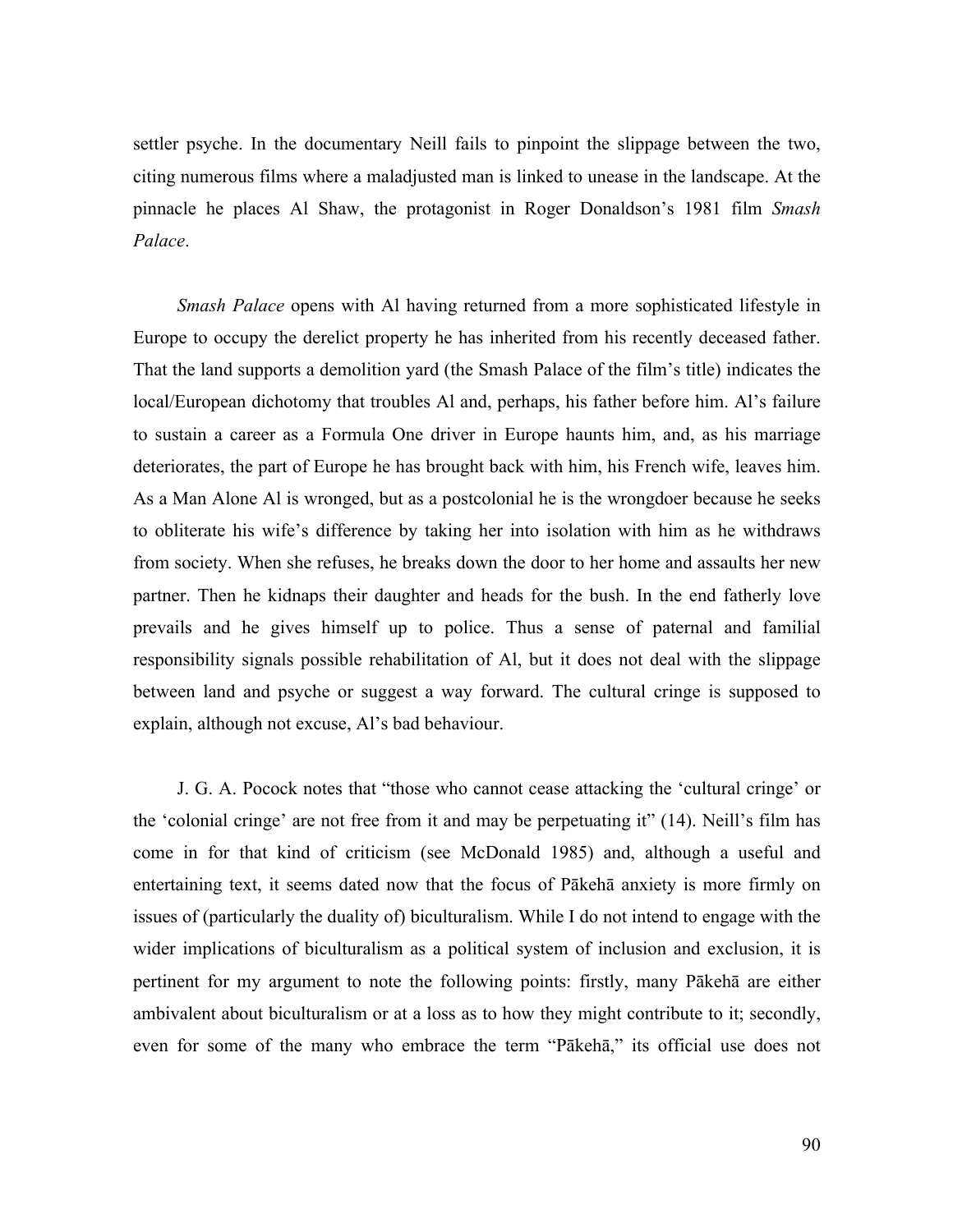remove its associations with colonisation; and thirdly, New Zealanders of mixed Māori-Pākehā heritage must come to terms with both sides of their heritage.

Waititi and King's playful treatment of the Man Alone addresses these issues of biculturalism. In both narratives we encounter absent mothers, dysfunctional families, rural family homes, and withdrawn protagonists who demonstrate psychological unease and seek contact with the land. King's Henry lacks machismo altogether and Waititi's Jarrod makes unsuccessful attempts to acquire it through inept acts of overtly masculine (bad) behaviour. Issues of settler and mixed Māori-Pākehā identity are evoked by the humour, setting and back story, and by intertextual references to the Man Alone trope. For instance, when we meet the adult Henry, he cowers in a taxi waiting for a mob of sheep to pass, terrified and inarticulate. Some of the high-angle interior shots are reminiscent of earlier New Zealand films, including *Cinema of Unease*, where Sam Neill drives around showing New Zealand scenery and giving commentary*.* For local audiences this allusion signals that the film will have fun with contemporary issues of masculinity and the idea that New Zealand landscapes are "dark and menacing." Those in the know may also recall Lawrence McDonald's observation that in the documentary, "[a]part from Neill himself, the only other things that move … are, tellingly, large quantities of sheep" (22).

Both films use their men alone to speak (albeit sometimes in code) to New Zealanders about the cultural cringe, cutting it down to size by hinting that it lives on more strongly in the minds of those for whom it constitutes an elevation. This is one of the subversive in-jokes that enrich specifically local readings of the films' references to a range of New Zealand identity positions. Waititi's Jarrod has a Pākehā father and a Māori mother. Colonial discourse is evoked in the way a photograph records his mother's ethnicity and covers for her absence. Her ethnicity, not remarked on in the film, intensifies her silence or, depending on the reading, implies that Māori ethnicity is a simple fact of New Zealand life. Her difference contributes to Jarrod's identity crisis only because she has left to become a lesbian in Australia – a humorous but double desertion, given New Zealand's friendly rivalry with Australia. Her ethnicity, and Jarrod's, is confirmed by family video of Jarrod's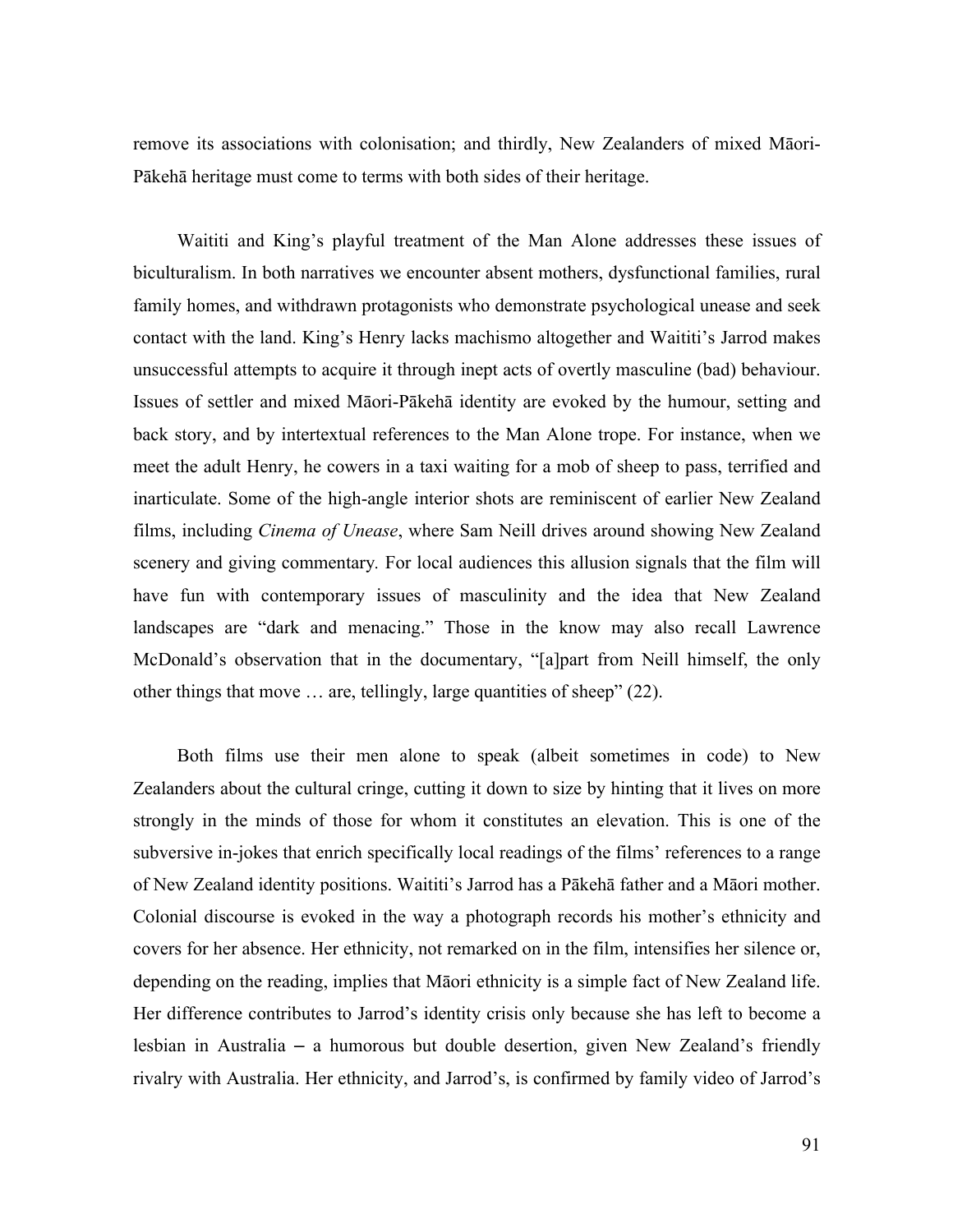brother, Gordon (played by Waititi), who is more obviously Māori in appearance than Jarrod.

Unlike Jarrod, Gordon was a high achiever, an accomplished artist, successful at sport and the apple of his father's eye. Jonah, who is well named, clings to his grief at losing Gordon. He seems not to notice he still has a living son and he is even more troubled than Jarrod. Family videos reveal that he has been in the habit of living through Gordon's sporting achievements. With Gordon gone, he does not "have a life." His emotional disability is represented by his insistence on using a wheelchair to move around, even though he is not physically disabled. Jarrod's lame attempts to gain his father's attention escalate in inappropriateness until at last Jarrod shocks not only Jonah but also himself. Jonah rises from his wheelchair moments before Jarrod realises that he has gone too far and, for the first time that we know of, experiences the self-awareness of shame. On reflection, and prompted by Lily, Jarrod gains acceptance of himself, and Jonah realises that he must put self-pity aside and help Jarrod. Local audiences can choose to read Gordon as the high-achieving indigene, an example of potential for the future that can only occur given the right conditions, and Jarrod can be read as the troubled young man, the fact of the twenty-first century. It follows that Jonah's blindness which rendered Jarrod all but invisible can be read as metaphor for Pākehā society's continuing blindness to the potential of those young Māori who are underprivileged or visible for the wrong reasons.

King's Henry is descended from a settler family who have farmed long enough to trace their time on the land back to the days of colonial acquisition. The film opens with Henry's father, Mr Oldfield, with the young Henry and his equally young friend Tucker (obviously of Māori heritage) riding farm bikes and working the sheep dogs with skill and assurance. Moving effortlessly, communicating well in the golden sunshine and spacious outdoors of the farm, they make a vision of pre-lapsarian innocence. That this innocence will not last is signalled by the shadows on the hills in the background and by Henry's older brother, Angus, a calliper on his leg, unable to take part in the round up. Local audiences will note the irony of the name: there is a breed of sheep called the Angus, and their most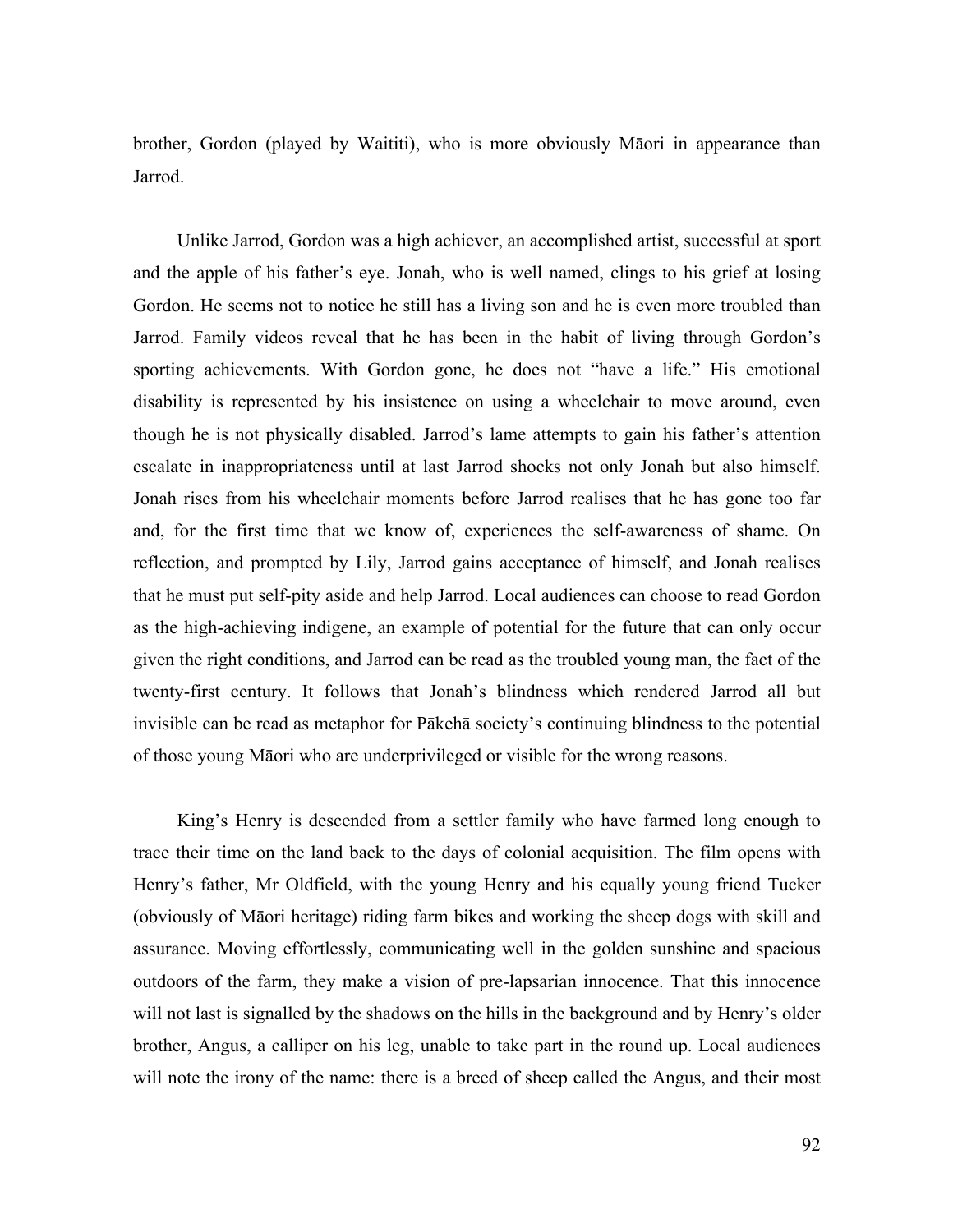obvious difference is that they are black. The name links Angus to the darkness of the landscape, highlighting his jealousy and foreshadowing his fate at the film's ending.

Later that day Angus commits the foul deed that incapacitates his brother: he murders Henry's pet sheep, Cedric.<sup>3</sup> The audience sees Angus pick up the axe and lead Cedric into the barn. When Henry arrives to feed Cedric, portentous and clichéd music references the horror genre, implying that one brother might kill the other in an archetypical tale of sibling rivalry. Tension rises as Henry enters the barn and action is momentarily withheld. Then Angus, dressed in Cedric's bloody carcass and shouting loudly, jumps out at Henry from the shadows of the barn. Most of the audience also jump. Before the affect can dissipate, the boys are told of their father's death from a fall while rescuing a sheep that has gone over a high cliff (we suppose this to have been an accident). Thus not only is Henry's fear of sheep closely associated with his brother; local audiences also recognise a reference to the 1984 New Zealand film *Vigil* (dir. Vincent Ward).

Like the farmer in *Vigil*, Mr Oldfield's sacrifice for the good of his flock deprives the offspring of a parent in a time of need. This last is highlighted when Henry's heroism links to his father's own through Mr Oldfield's Golden Shears Trophy. This trophy, a prestigious national award familiar even to many urban New Zealanders, symbolises Mr Oldfield's dedication to the skill and hard work of traditional farming methods, closely associated with good health and mainstream ideas of masculinity. Although the local audience expects that the shears are a talisman that will protect Henry, their power is no match for the evil Angus. Angus, his humanity compromised from a bite by one of his own progeny, has grown to god-like stature by conjuring new lives in the laboratory and is unaffected by Henry's attempt to subdue him. Even that symbol of modernity and capitalism representing Angus's own enterprise, the aeroplane, fails to arrest his mutating monstrosity. By this

<sup>3</sup> The name Cedric alludes to Peter Jackson, New Zealand's famous son and founder of splatstick. In *Meet the Feebles* (dir. Peter Jackson 1989) Cedric (a warthog) is a gang member. His sidekick is a dog and his boss, Mr Big, is a whale. Although this film is a sluppet film, not splatstick (most of the characters are puppets), the humour is dark and the puppets demonstrate Jackson's interest in special effects. The cast also includes a weta, a porn star (a possible reference to the blood and gore special effects by Weta workshop), and Jackson himself, who makes a brief appearance dressed as a character from his splatstick film *Bad Taste* (1987).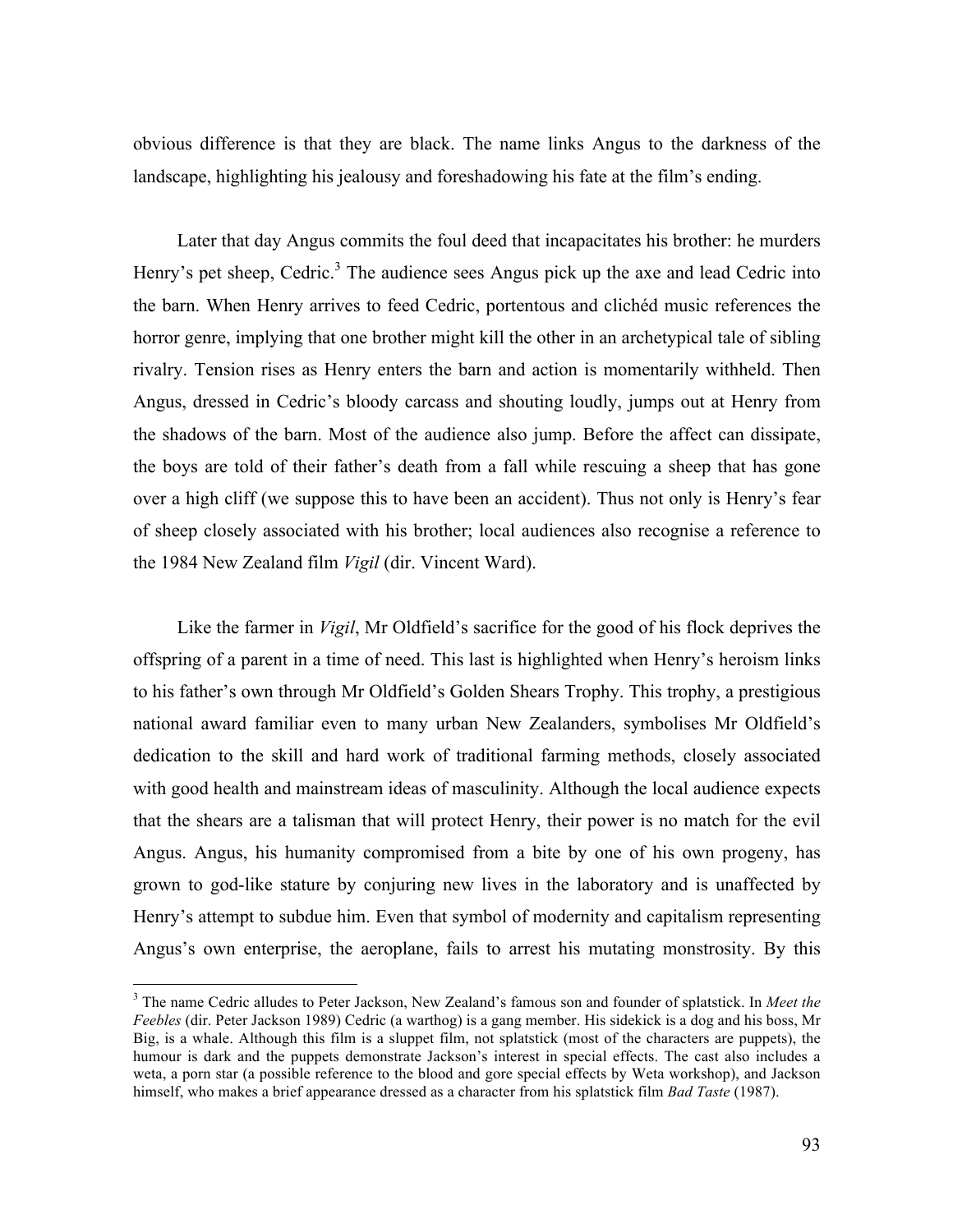time, Henry has developed characteristics, including courage and the ability to innovate with what is to hand (referencing Kiwi DIY), that mark him as a "Kiwi bloke" who "in a UK context would be marginalised because of his class identity" (Bannister n. pag.). Henry owns a farm but it is located on the margins, remote from the more sophisticated Europe. The Golden Shears and the plane, both dual in their symbolism of good farming and Britain's "expropriation" of the Tangata Whenua (Pocock 215), are emptied of any remnants of colonial power and irrelevant to Henry's mission.

Earlier in the film, Angus nurtures a relationship with business investors from all over the world, bringing them to his farm to present the supersheep he and an unprincipled scientist have developed using illegal genetic engineering experiments combining sheep DNA with Angus's own. Angus' plan is to export the sheep in large numbers. Because they are superior to all other breeds and because they are not naturally bred (Angus supplies part of the DNA), the supply will remain in his control. In effect, he plans to head a wealthy corporation that will expropriate control of northern-hemisphere sheep farming from down under. Such high stakes ensure that Angus and the scientist he employs collude to hide the side-effect: were-sheep that bite, causing humans and sheep alike to mutate into weresheep.

The first perfect sheep is, of course, not only large with a superior and abundant coat of wool but also whiter than white. When Angus showcases her to potential international clients, she stands out against the sky in a shot that recalls the young Angus watching and turning away from the pre-lapsarian sheep-herding scene. The comparison is continued as, like Angus, she runs amok, calling the rest of the flock and joining them in biting and tearing the would-be buyers to pieces in excessive carnage that is the specialty of Weta Workshop. The violent behaviours of the genetically altered animals, should they escape, indicates a dystopian future, or no future at all, for the human race.

Although the film is a comedy with many gags and jokes, modern farming methods and intensive animal-breeding programmes are linked to ecological and ethical degradation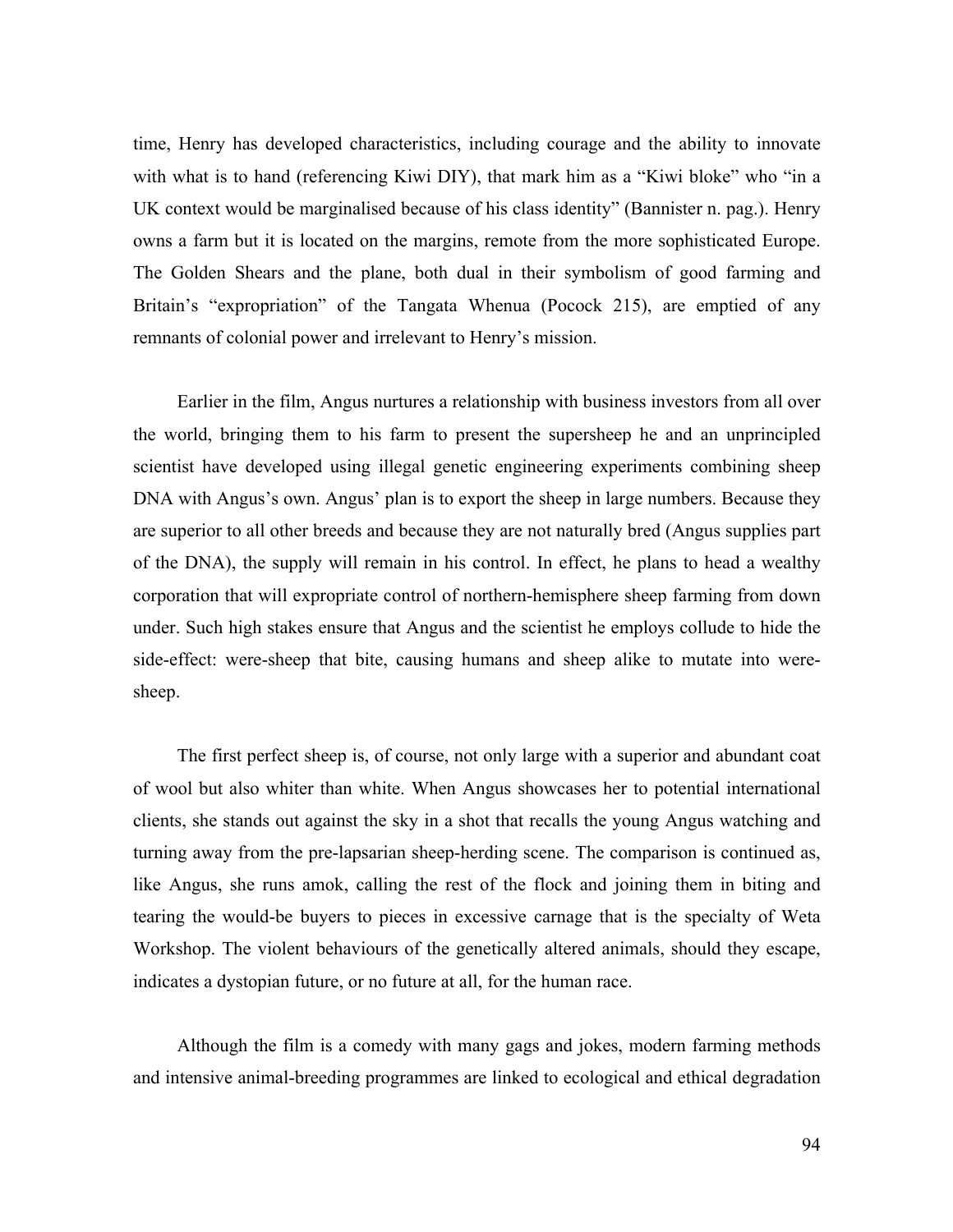through farming as capitalist enterprise. Local audiences may recall that for more than a century New Zealand's function as Britain's "protein bridge" cemented New Zealand into its current economic position, limiting the development of manufacturing and stifling efforts to add local value to goods prior to export. This situation lasted into the 1970s and continued to loom large in the collective consciousness into the 1980s (Belich 433). The reference signals acknowledgement of that part of their duality that Pākehā need to address if they are to promote biculturalism. Experience makes this point when she begins to remind Tucker of his ongoing "disenfranchisement," but her message is dismissed by the men who are only conscious of the need to fight a common enemy on their home ground.

Angus's plans to make New Zealand a centre of agricultural and economic power through sheep whose lineage is genetically engineered alludes to the scientific experiments in the United Kingdom, where Dolly, the "cloned" sheep, was conceived in the laboratory. Technically, Dolly is not a clone but a "nuclear transfer" (Franklin 29), and there is no familial term to describe her or her relationship with the DNA donor. She lacks both separation from the original donor sheep and a distinct identity of her own (Franklin 26). Thus no unequivocal answer to questions about how the break in the natural progression of lineage affects the identity of Dolly and her progeny can be found. Dolly is literally the outcome of a "virgin birth" (Franklin 15–32), as, one supposes, are the progeny of Angus and his favourite sheep.

The sheep's disconnection from ancestry provides a parallel for Pākehā, especially apt since Britain is no longer thought of as the "mother country." That connection, only gradually fading in importance, was severed in the 1970s after, as Neill puts it in *Cinema of Unease*, Britain's "abandonment" of the southern "pantry" that the Empire had fashioned and taught New Zealand to rely on. Neill also points out that this rupture occurred at the same time as the new wave of New Zealand film, which includes several examples dominated by men alone and themes of darkness. Inversions of the trope in the 2000s, then, are historically as well as metaphorically connected to versions of Pākehā identity.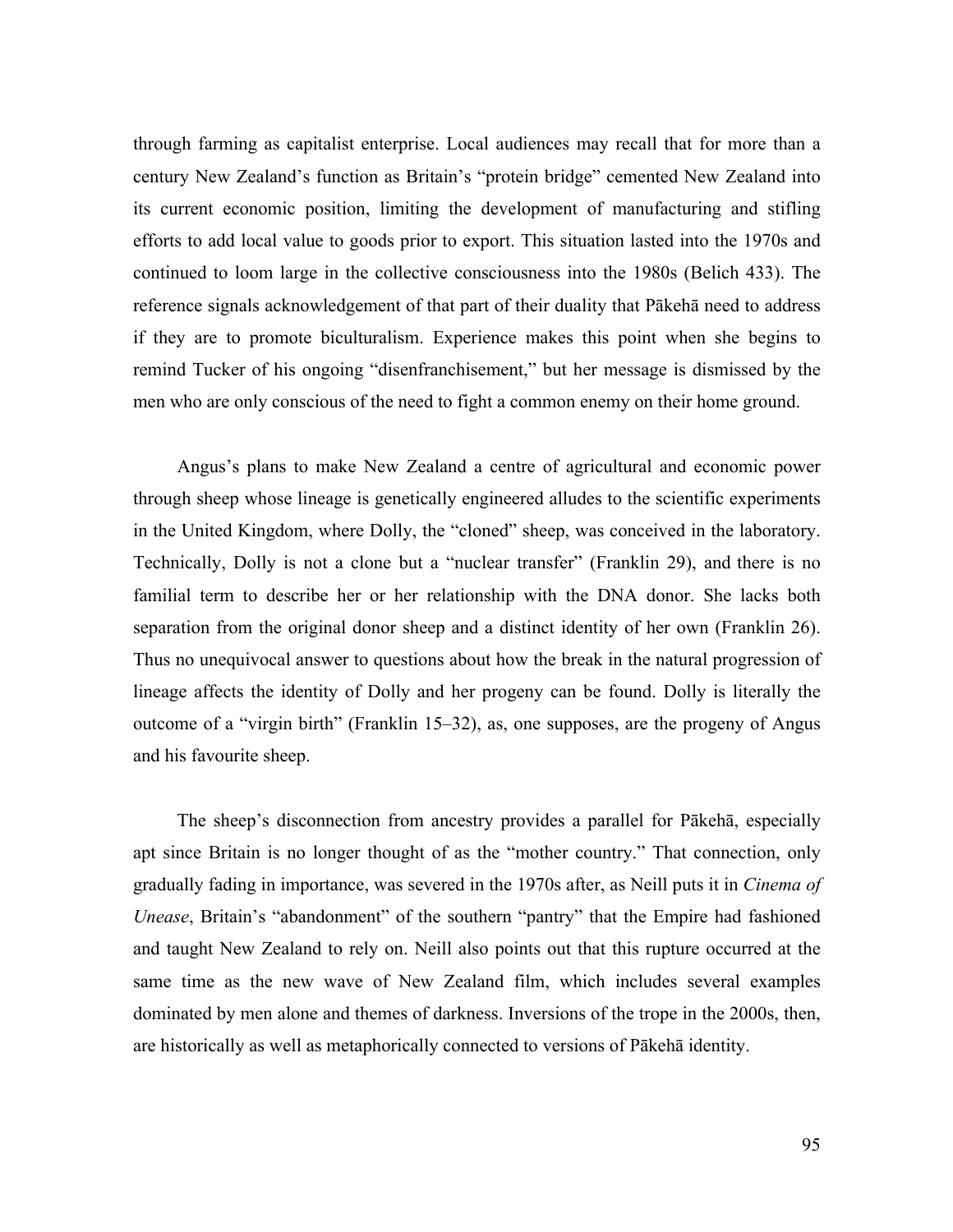Avril Bell offers relevant data in her article, "Dilemmas of Settler Belonging: Roots, Routes and Redemption in New Zealand National Identity Claims," where she analyses discussions with, as she puts it, young people of the "majority culture" (145–62), who analyse their own identity positions. Her sample is small; nevertheless, it is significant that all subjects express some confusion concerning both their national and ethnic identity. Most trace their inability to explain their past to their ignorance of, or vagueness about, their ancestral links to Britain. In contrast, participants are clear about the present: all except one found their sense of belonging to be troubled less by distance and more by ancestral colonial actions and/or continuing inequities between Pākehā and Māori. One subject, Sally, said that in order to "come to terms with our own cultural identity" Pākehā must not only "acknowledge the trauma of the colonial experience" but also "take the risk" involved in making "a space for tino rangatiratanga" (Māori political self-identity). But she did not know just what that risk might be or how to go about making space (Bell 156).

Corrine David-Ives stresses the progress that has been made through the work of the Waitangi Tribunal, set up in 1975 to assess and find ways to address claims under the Treaty of Waitangi. The Tribunal, she says, has accomplished real work of social importance, although it is constructed in western, not Māori, style. For instance:

In the Tribunal Māori can proudly stand as the "tangata whenua" (the people of the land), and New Zealanders of European descent no longer define themselves as Anglo-settlers in reference to the former mother-country, but as "Pakeha" in reference to the native people. This in turn gives them new legitimacy in the land. (David-Ives 17)

David-Ives identifies in the work of the Tribunal "a phenomenon of 'indigenisation'," where "[t]he negative polarisation between the colonised and coloniser has been redeployed as a juxtaposition of the two cultures and frames of reference" (David-Ives 17).

Part of this work has been accomplished through the Tribunal's remit that commits them to resist discourses of "victims and villains," so that tales of "native heroes" stand alongside tales of "the Crown's bad faith" (David-Ives 17). Thus colonial heroes such as "Good Governor Grey" (Pember Reeves, 1899, quoted in David-Ives 17) are now "deemed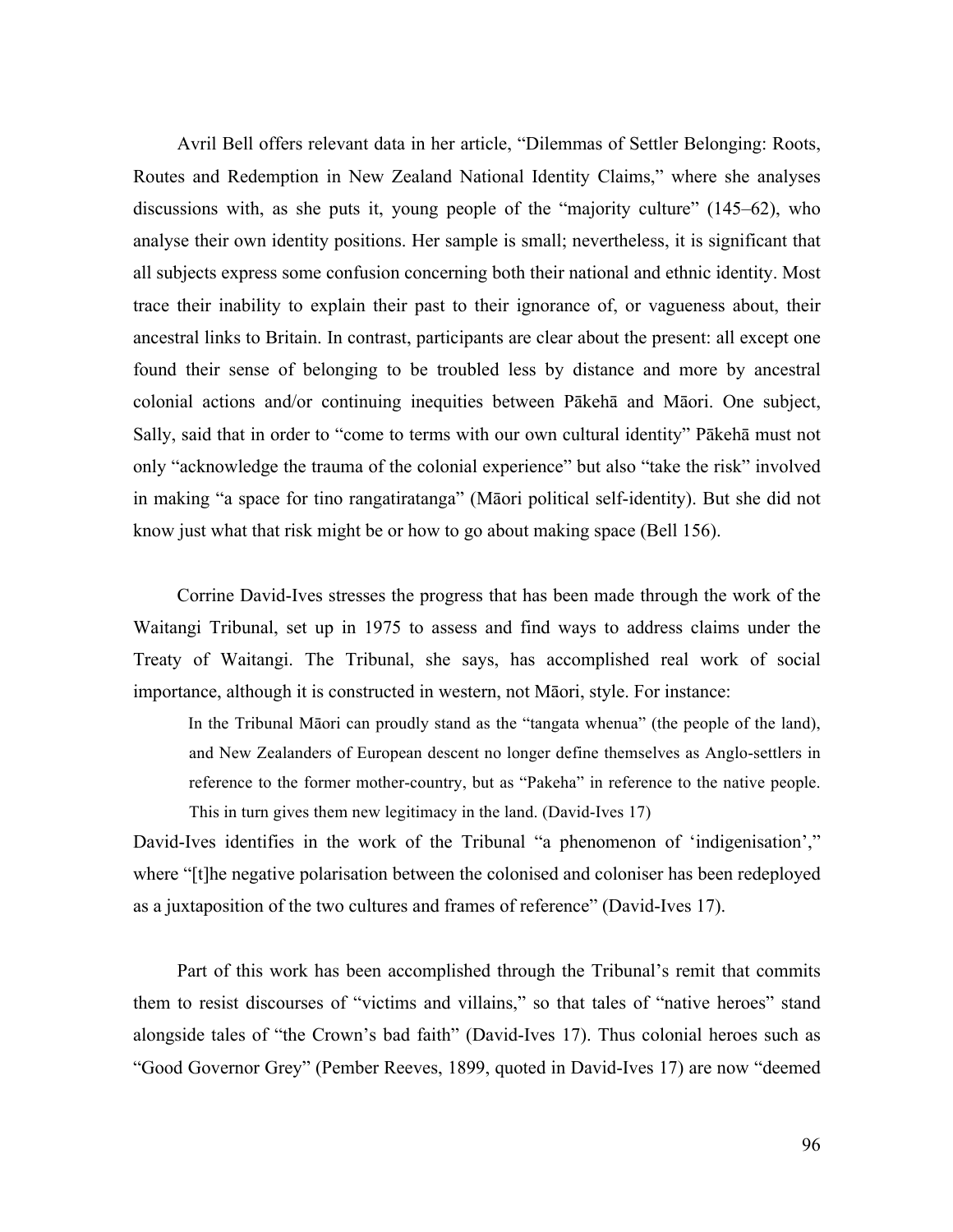responsible for starting the war in Taranaki in the 1860s" (David-Ives 16). This is in line with postcolonial views that render even Sir Edmund Hilary's triumph of mountaineering in Nepal politically double-edged. Whether doubleness is analysed as the "juxtaposition of the two cultures and frames of reference" or as issues of colonialism yet to be resolved, it makes obvious that for Pākehā narratives the heroic quest is problematic because Pākehā nobility and heroism must be redefined.

To work openly through contemporary issues using up-to-date and locally recognisable tropes relating to colonialism, post-colonialism and current initiatives of biculturalism is to risk alienating international audiences and the income they bring. Like any local cinema, New Zealand initiatives are beset by tensions between the need to encode content in ways that will attract both New Zealand on Air *and* foreign funding, as well as national *and* international distribution. To internationalise a narrative, however, is to miss out on funding and tax relief available for local film making and to miss the opportunity to represent the local and interrogate local issues on the big screen. One way to localise a film is to base it on an established work of New Zealand fiction, but this, too, is problematic. Ruth Harley, former CEO of the New Zealand Film Commission (NZFC), narrowly avoids placing film outside of New Zealand culture when she says that "It's no accident that many of our strongest films are based on our literature. … Our culture is the well from which film makers draw their inspiration to create unique cinematic images that are also internationally accessible" (Harley D4). But *Black Sheep* and *Eagle vs Shark* are not adaptations and it is unlikely that they will be remembered as among New Zealand's strongest films, or even as the strongest films of their directors: both are in the early stages of their career, and Waititi's more recent film, *Boy,* already exceeds the reputation of *Eagle vs Shark*. What the films do well that many adaptations do not, however, is to play on local cultural values, including some, but not all, of those that render local literature capable of carrying the cost of making a feature film. By stepping away from "our literature," King and Waititi consciously "take the risk" of failure and loss to "create a space" for discussion of strictly local, contemporary issues (Bell 156).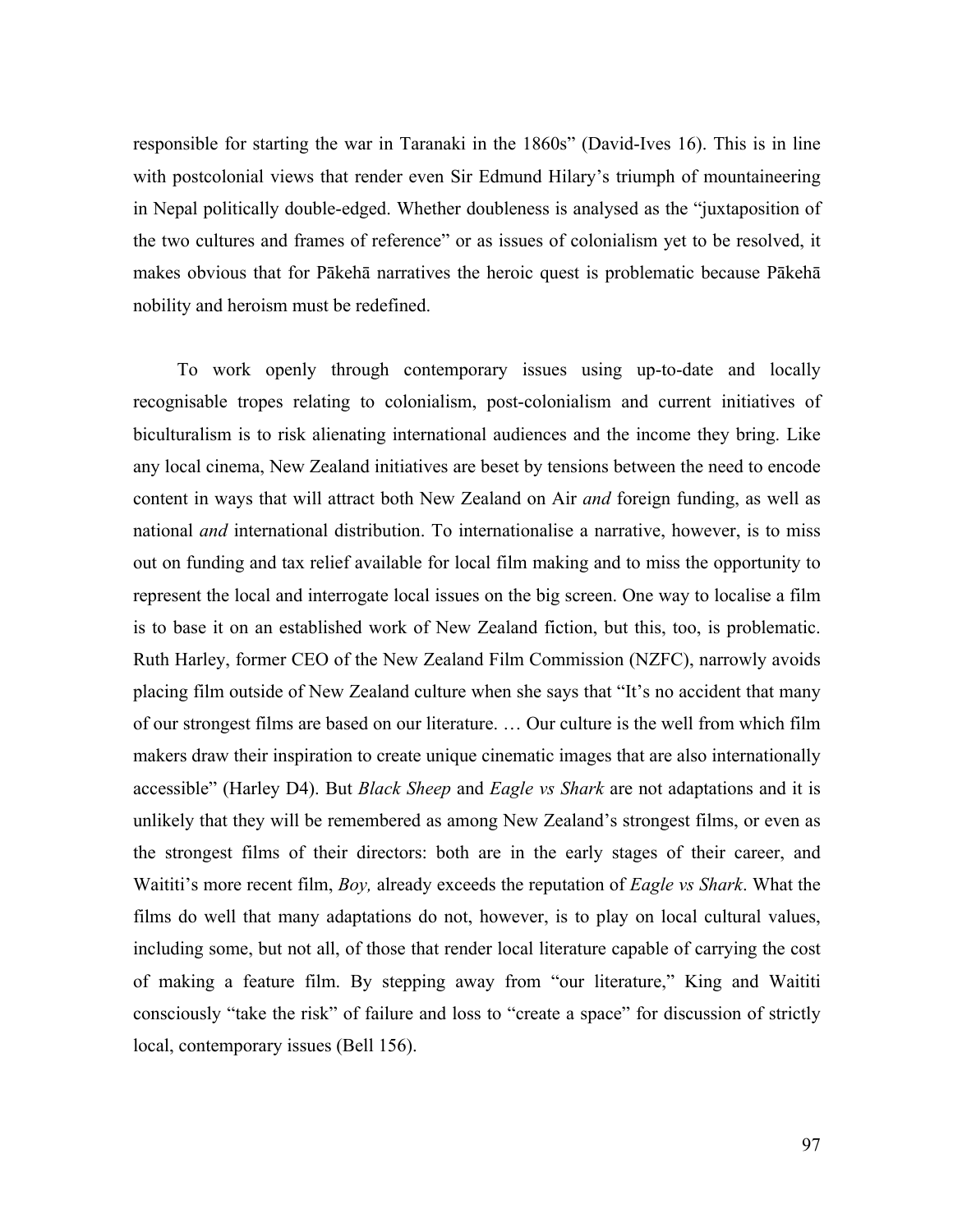*Eagle vs Shark* and *Black Sheep* play out the notion of "legitimacy in the land" but not in any straightforward way: the films also acknowledge broader local issues that complicate the scene. To these local issues must be added notions of marginality at the global level. New Zealand remains in the southern hemisphere, as far from Europe and the relics of ancestral Pākehā culture as ever. New Zealanders know that in the eyes of the northern hemisphere they and their land remain exotic, down under, opposite, the object of several more powerful gazes. In his work *Zone of the Marvellous: In Search of the Antipodes,* Martin Edmond notes the length of time during which a southern antipodes was the north's fabled elsewhere. Early tales of its existence were fabricated, characterising the place as a version of either paradise or Hades, but never as ordinary, never as "civilisation." Edmond points out that the actual discovery of the southern lands was a disappointment that has not eradicated the myths (Chapters 1–5) and that old power relationships live on. Not only does the north look "down under," but New Zealand has adopted the idea that they are the antipodean other in a one-way arrangement that does not posit Britain (or America) as New Zealand's antipodes. New Zealand does not imagine itself at the centre of its own world view nor does it privilege the notion that the antipodean is a "relationship" that need not be one of "subordination" *per se* (Pocock 194).

These complex issues lie at the heart of recent attempts to use the familiar Man Alone in new ways to speak to local audiences while also hailing international audiences. For instance, *Eagle vs Shark* places a brooding protagonist who refuses to lighten up at the centre of a romantic comedy and resists darkness through genre, understatement, and the female protagonist's firm values regarding family and commitment. *Black Sheep* sends up contemporary panic about genetic engineering, an issue of global as well as local concern, but resists darkness through open references to the now popular Bad Film that arose from cult appreciation of the Hollywood B movie and the midnight horror films. Badness includes technical reversals that also reverse the paradoxical nature of Bad Film because, as a deliberate flouting of standards of good, narrative filmmaking, they expose the formulaic nature of Hollywood storytelling and oppose its cultural dominance by inviting laughter. Examples in *Black Sheep* include the dysfunctional hero and colourless love interest, the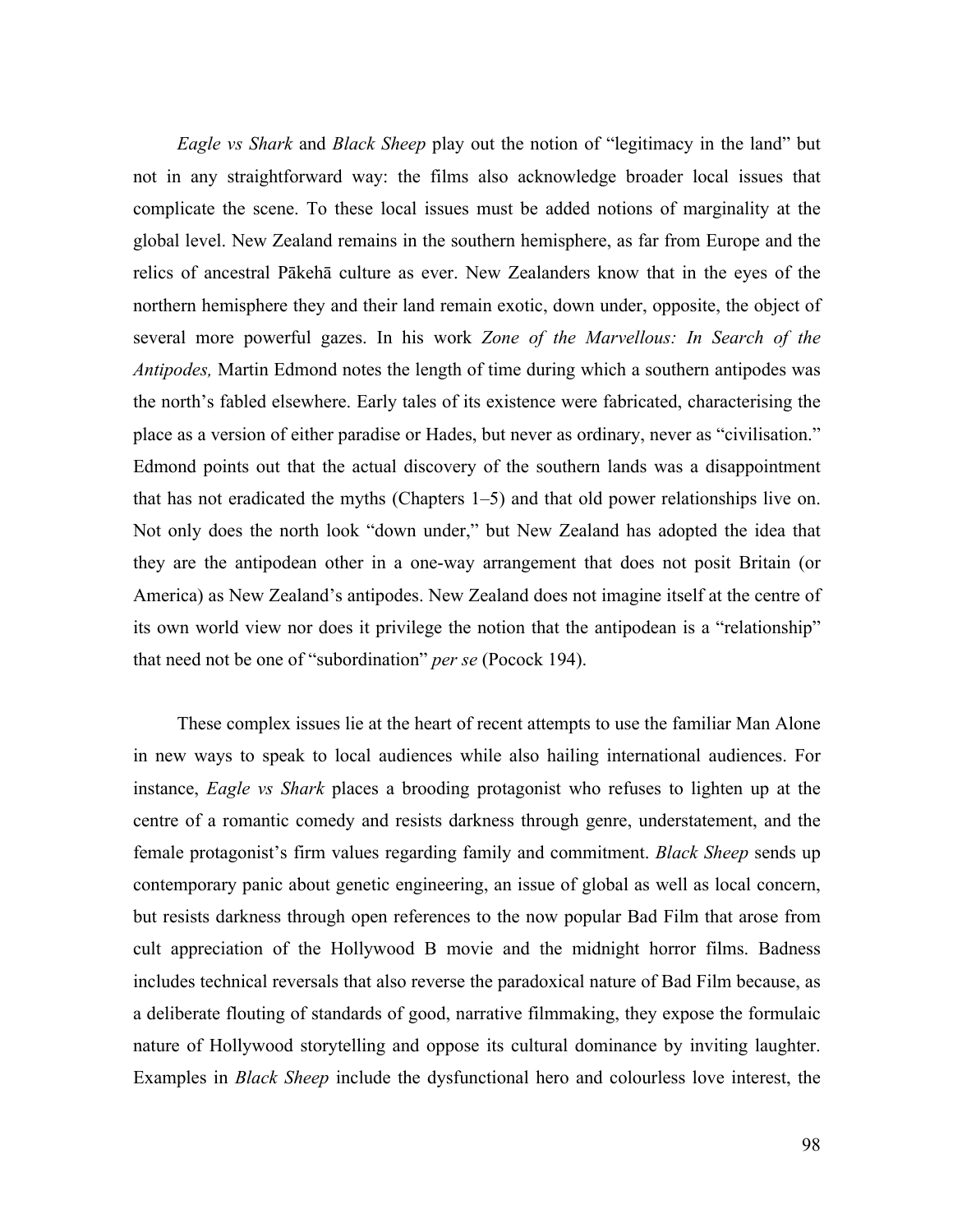appearance of low production values and of sloppy or inexperienced directorship. For instance, when the young Henry finds Cedric missing, unmotivated high-angle shots and clichéd horror music are introduced too soon and sustained to excess.

This internationally recognisable Badness also signals Antipodean Camp, which undercuts the seriousness usually associated with the Man Alone. Firstly, both protagonists go back to the place of their birth reluctantly to settle, but not to settle down. King's Henry intends to settle the sale of the farm to his brother and Waititi's Jarrod intends to settle old scores. Secondly, they rely on others to get them there. Henry relies on money. It is ironic that the taxi driver, well aware of the expense, points us to Henry's privileged position as co-owner of a large farm. Henry's closest human relationship with his psychiatrist is also facilitated by money. In contrast, Jarrod has a low-paying job and is close to no one. Lily, who has lost her job, is his girlfriend because she wants to be. Her only living relative, her brother Damon, drives Lily and Jarrod to the rural town that is Jarrod's family home. It is ironic that Jarrod, a member of a more numerous, extended family, is carried by a rarefied, nuclear family of which he is not a member, a passenger on his own journey to reconciliation. Thirdly, for each protagonist, going home is less an escape or withdrawal from society and more a conscious attempt to gain closure. The dysfunction of each is evident in that the actions they have chosen will only indirectly lead to catharsis through renewed contact with family and the family home.

*Eagle vs Shark* and *Black Sheep* encode local content through techniques such as understatement, excess, camp, kitsch, reversal and the visual pun. Not only do the films show a canny awareness of their embeddedness in the cinema of a small nation, but by invoking a "magical discourse" reminiscent of the language that, as David-Ives points out, proves useful for the Waitangi Tribunal to combine the "Māori spiritual frame of reference" with "western legal considerations" (16), they engage in a wry support for biculturalism. The films' critique of the notion of the Man Alone and New Zealand's marginal "down under" position is not just, or primarily, about what Pākehā did "to themselves in the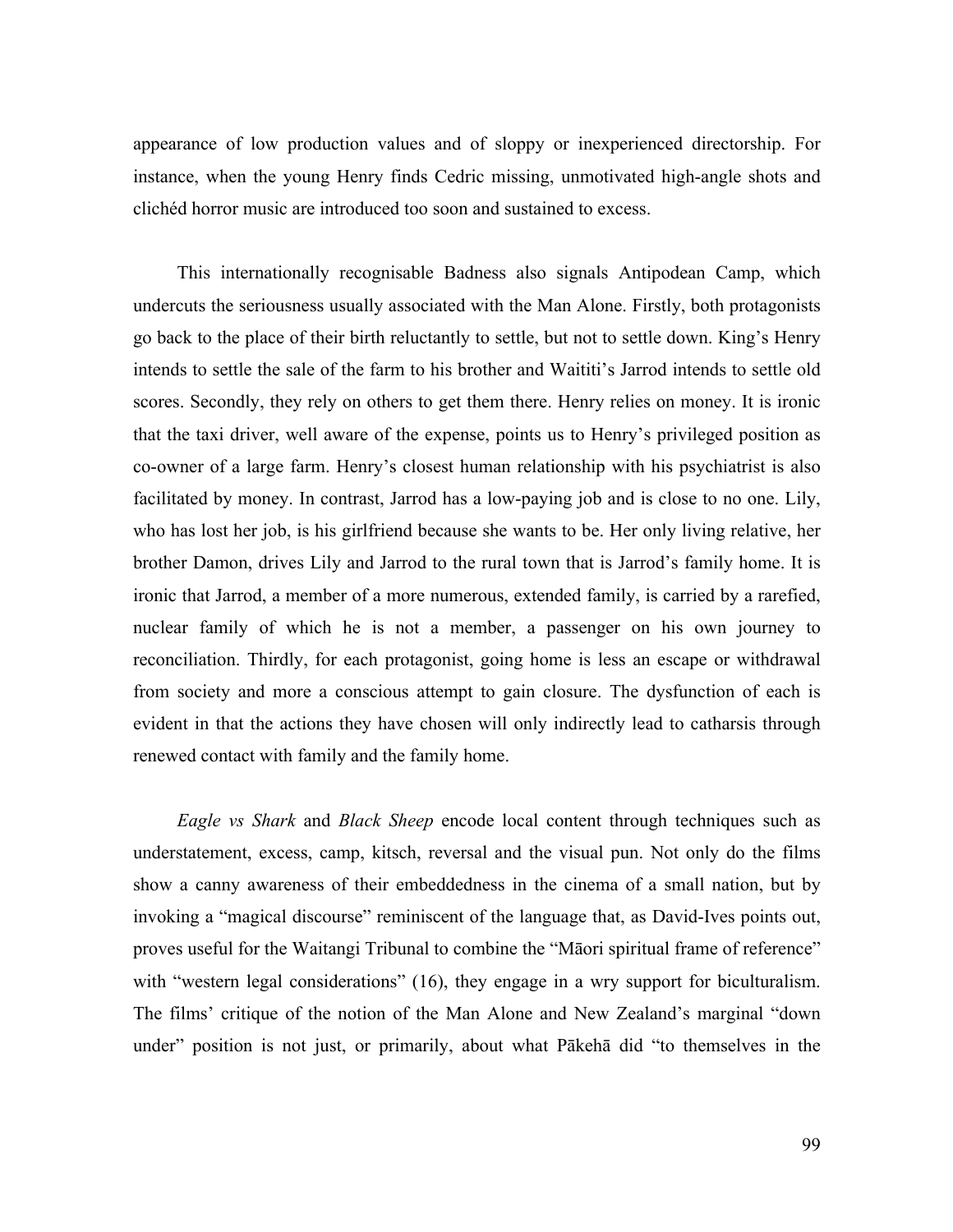process" of colonisation (Pocock 215), nor is it mainly about Pākehā relationships with a distant, ancestral homeland.

Like Jarrod, Waititi faces both sides of the Māori-Pākehā divide, and in his film he uses a magical discourse that references spiritual elements of both sides of his heritage. The discussion is encoded through a series of animated scenes, beginning with the opening credits and recurring when the characters are under extreme stress. In these insets the characters are apples and ants. At the film's opening, two apples fall onto the grass, tapping into notions of grass-roots belonging and of the apple falling close to the tree. This verbal idiom in visual form provides comment on family relationships: Jarrod, the bad apple, is very like his father (withdrawn, discontent, refusing to acknowledge pleasure in life); Lily and Damon, both good apples, are close, taking pleasure in small things. Later, the bad apple sets out from the beach on a jandal (the New Zealand equivalent of the Australian thong or the American flip flop). Although dominant meanings differ, beach and jandal have iconic status for both Māori and Pākehā. Furthermore, New Zealand is surrounded by sea: although separated by centuries, both groups arrived by sea, landing on the beaches. However, Māori claims to ownership/custodianship of the foreshore, seabed and fishing resources, which are not yet settled, have occupied the Waitangi Tribunal, the press and the minds of New Zealanders generally on and off for decades. Most Māori and some Pākehā audiences may perceive references to current tensions and to processes of, or impediments to, bicultural reconciliation in Waititi's recurring references to sea and beach.<sup>4</sup>

Taking the Man Alone away from the land and ensuring that he is not alone is also a reversal of the trope. While the journey can be read as a withdrawal from society, the man has not gone bush, but is all at sea. In respect of New Zealand narratives, the water provides an alternative to the land and bush which have failed earlier "men alone." Not only is the sea a symbol of cleansing; it is also associated with Lily in her gaming guise as the shark of the film's title. In an earlier scene Lily and Damon are seen eating a meal in wide low-angle

 $4$  As I write, on the eve of the 2011 elections, on television I see again the Māori Flag and a large banner protesting the Foreshore and Seabed Act of 2004 displayed prominently at the Māori Party's base.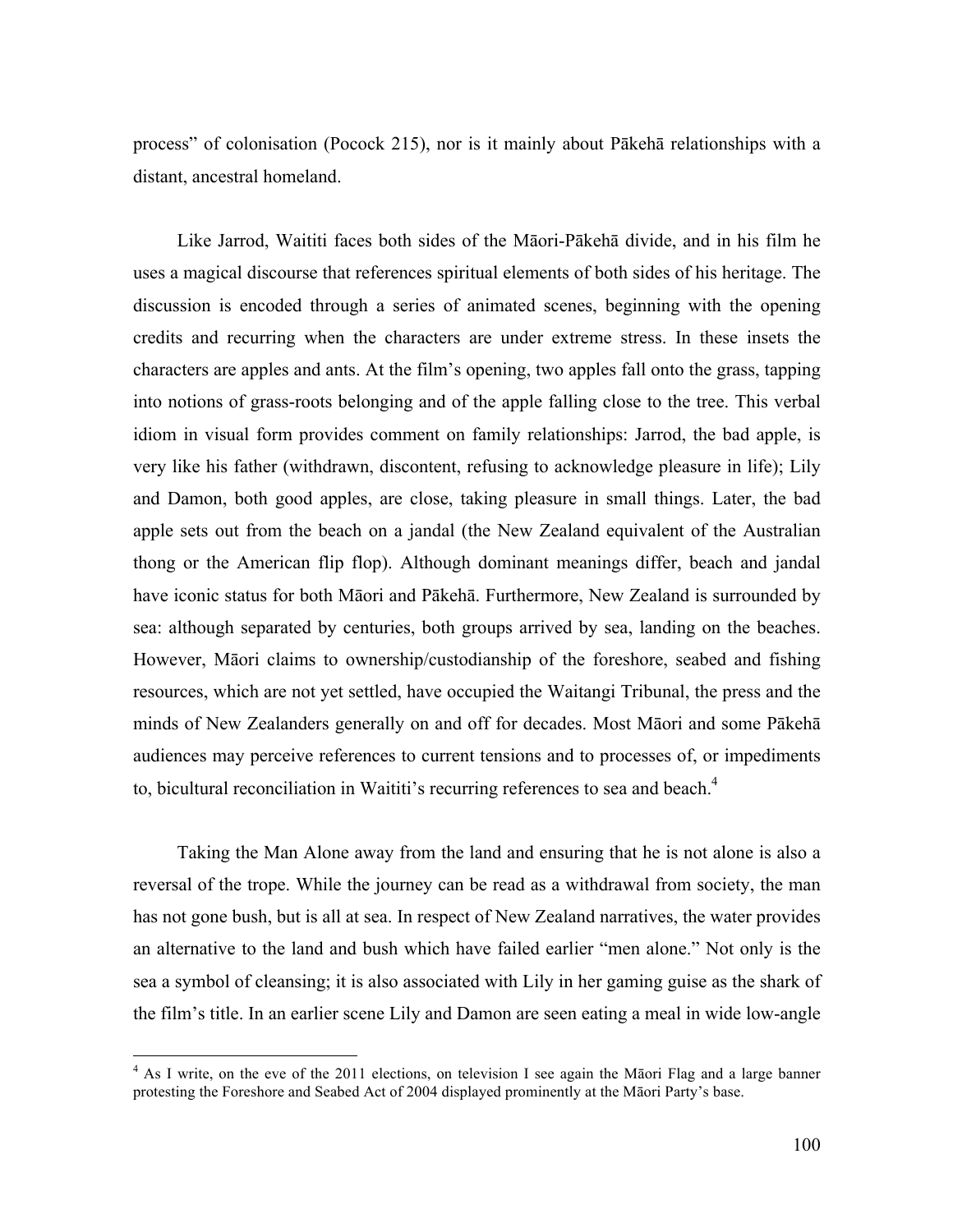shots that juxtapose the native New Zealand shark (a documentary on Lily's television) with her naturalised dish of fish and chips. The fish she is eating is unlikely to be shark, but that it might be is part of the joke. The main point of these shots, however, resides in the bright red container of tomato sauce in the foreground to Lily's right. It is tomato sauce that most obviously differentiates the local dish from its British ancestor: in Britain vinegar is the traditional additive. Later, in her shark costume, Lily represents herself as a creature of the sea, while the dark and withdrawn Jarrod wears an eagle costume, a possible reference to American popular culture. In New Zealand, the eagle is either foreign or extinct, the native eagle (Harpagornis moorei) having died out prior to, or soon after, the beginnings of colonisation. This large bird is thought to have arrived with Māori during their migration to New Zealand (Cooper et al. 433). Thus, Jarrod's costume, like his Māori heritage, quietly acknowledges what has been lost.

Both films also imply a magical discourse in their inverted and ironic versions of the Hollywood trope of the chase. In *Eagle vs Shark,* the chase, like the humour, is understated, but the cinematography renders the scene visually magical and the journey is one of the spirit. It takes place after Jarrod commits his most embarrassing faux pas: attacking Eric the Samoan, even though Eric is now a paraplegic. Overcome with shame and embarrassment, but also with self-pity, Jarrod withdraws to his sleeping bag on the point near his family's home close to the spot where his brother fell (or leapt) to his death, the one place Jarrod's father refuses to visit. Jarrod's family ignores him, but Lily is worried. She takes her sleeping bag and keeps him company. As he tries to avoid her by moving, she follows him; their chase around and around the point, rendered in bullet time, provides a visual pun on Jarrod's internal and highly self-absorbed reflections, which are made more laughable by Lily's non-threatening persona and helpful, nurturing intentions. Like the subject in Bell's study, Jarrod must accept that he must do "whatever it takes" to bring about reconciliation.

At the very last minute, as Lily walks to the bus stop, Jarrod expresses his love with a gift of purloined lilies, the flower that is her namesake. Like the unsophisticated Lily, for whom fashion and makeup are recent and idiosyncratic experiences, the flowers are white,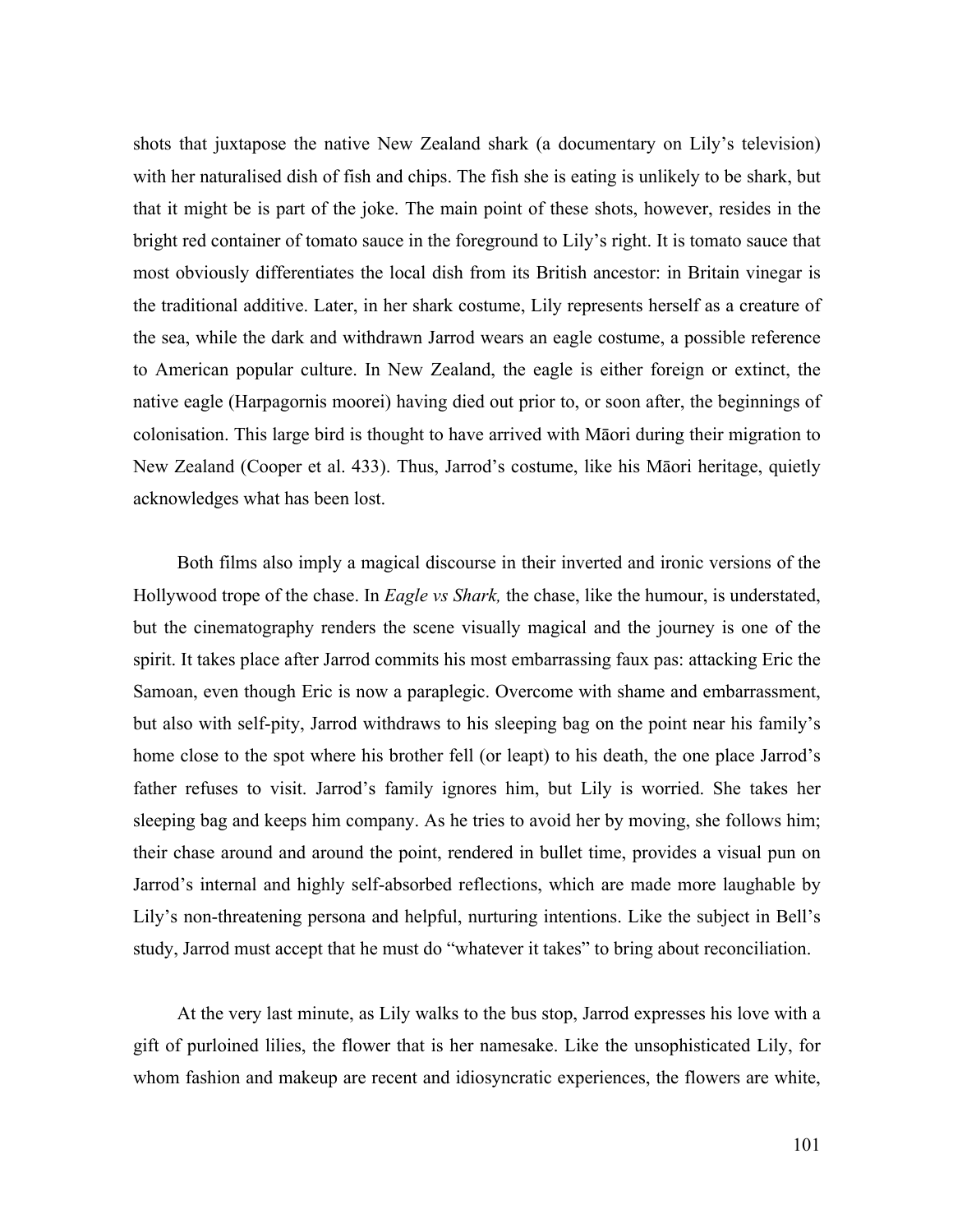home-grown, and have a tendency to grow wild. During this scene we see Jarrod's family around him, his sister smiling and father no longer in the wheelchair, and in the background a frieze on the wall of the local school shows Māori and Pākehā socialising together. That scene was depicted earlier in the film as the background to one of the "Fight Man" rounds at Jarrod's party where the eagle and the shark competed for the video games championship. The earlier, virtual image reappears in full colour on solid concrete, suggesting not only that balanced, happy, bicultural relationships are possible, but also that for some people such relationships have already been achieved. Jarrod and Lily's warmth and humanity supplement the image behind them and the demeanour of Jarrod's father and sister reveal their reconciliation with Jarrod and with each other. The painting also references the family photograph and Jarrod's mother's absence, which, while it references colonial overwriting, is directly due to her sexual orientation and her lifestyle choice.

In *Black Sheep,* King represents a similar chase as slow and laborious. Henry and Experience, stranded in an offal pit, crawl away from vicious were-sheep through an underground tunnel. Placing these two characters underground at the high point of the film when tension is at its greatest surely indicates a reversal of Hollywood form and echoes the power relationships encoded in the notion of New Zealand as antipodean and its cinema as Other. Not only does the tunnel signify Henry's returning memory of his past, a reversal of his forgetting and trauma, but it also sanctions his connection to the land that nurtured four generations of his family before him. The associations with recent ancestry and belonging are underpinned by Henry's simultaneous recollection of the existence of the tunnel and the return of his long-lost ability to initiate action at his lowest moment: in imminent danger and beneath ground level. Suddenly he takes control of Experience's flame and aromatherapy candle and uses them as part of a quick-thinking plan for escape. Furthermore, it is not just his own escape he thinks of, but Experience's as well. Henry turns the flame that Experience used to "realign her hormones" after their fall into the offal pit on the were-sheep, who are destroyed by the power of the explosion fuelled by their own methane emissions. Henry and Experience emerge from the tunnel in a spectacular rebirth literally from, and covered by, the land of their fathers and mothers. That the couple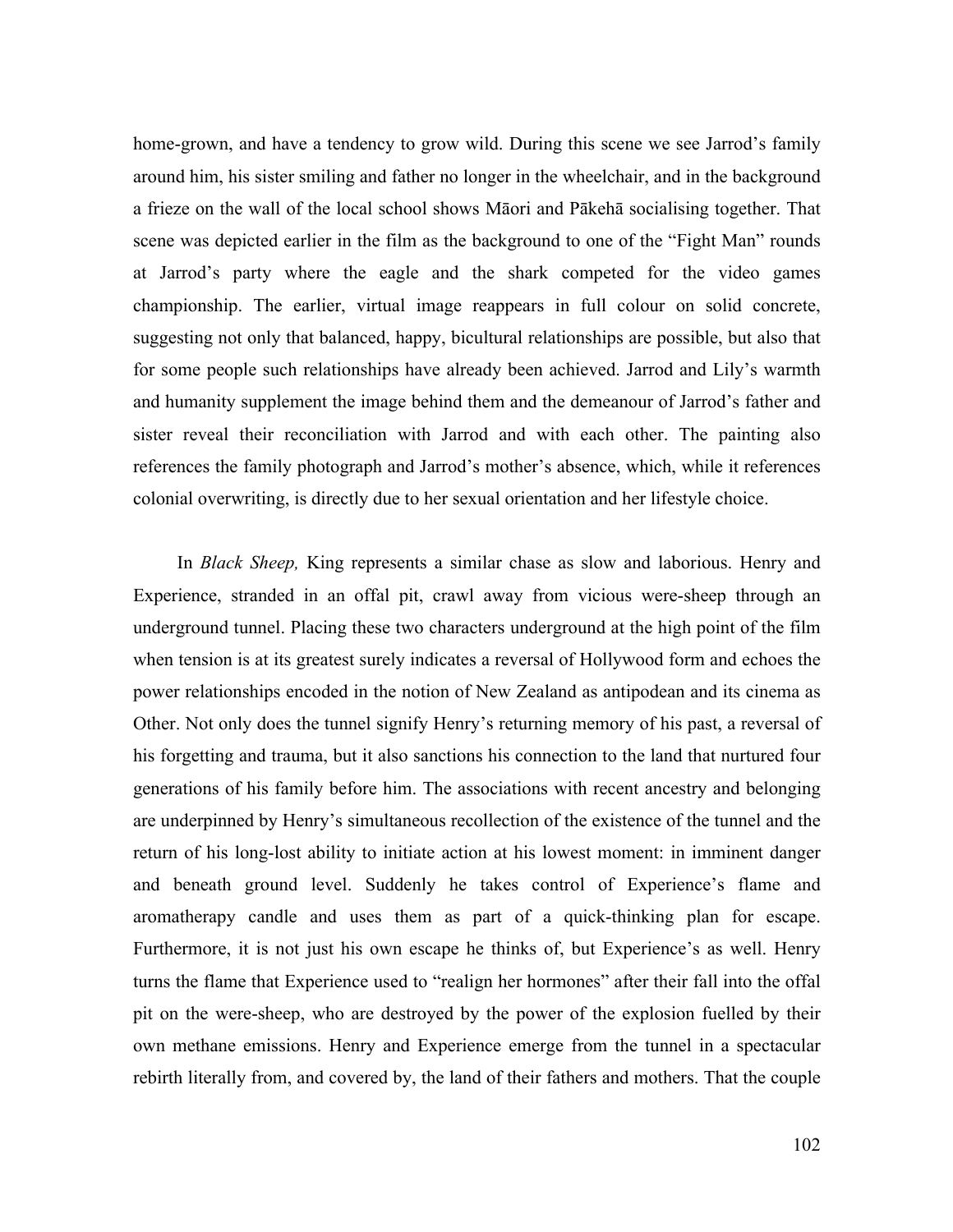arrive safely at the woolshed reverses Henry's relationship with land that once belonged to Māori by indicating that the land now knows and recognises him.

King's chase also alludes to local debates on ways to reduce methane production by farm animals. At the time of the film's production, the reference was less to world ecology and more directly to a controversy that culminated in a demonstration outside parliament in September 2003, supported by the National party, which was in opposition at the time (Taylor). The debate concerned a proposal to measure the methane output of farm animals by analysing their breath. The data was intended to provide a base for a tax on the farming industry in order to finance research into methods of methane reduction. New Zealand has, for several years, had a summer hole in the ozone layer overhead, making the issue one of immediacy, and it was in this context that the New Zealand government floated the plan, which was quickly dubbed a "fart tax." The inaccuracy of the term did nothing to prevent its popular use or the rash of scatological humour that followed in both public and private communications. In fact, the proposal provided so much humour that it quickly became impossible to express its purpose in any serious way. Therefore, while King's rendition of the chase works as an inversion of conventional Hollywood form, and while the offal pit and the woolshed relate to sheep farming generally, the use of a small candle to light a big explosion of methane has special resonance for local audiences. These resonances refer, among other things, to the agriculture brought to New Zealand by Pākehā, "legitimacy in the land," and the work yet to be done in order to clear the air.

As Henry gains confidence, Angus begins to lose his. As he attempts to salvage first his evil plan and then his mutant protégé, his desperation and the foulness of his means escalate. In the end Tucker, the Māori friend of Henry's boyhood, brings the antidote and the sheepdog, that steadfast friend to farming, holds Angus' eye long enough for the sheep drench to be administered. As Angus resumes human form, his deviant behaviour intensifies: he allows himself to be bitten again, aligning himself with the were-sheep. This establishes that he is irredeemable. His greed, deviance and overly scientific methods of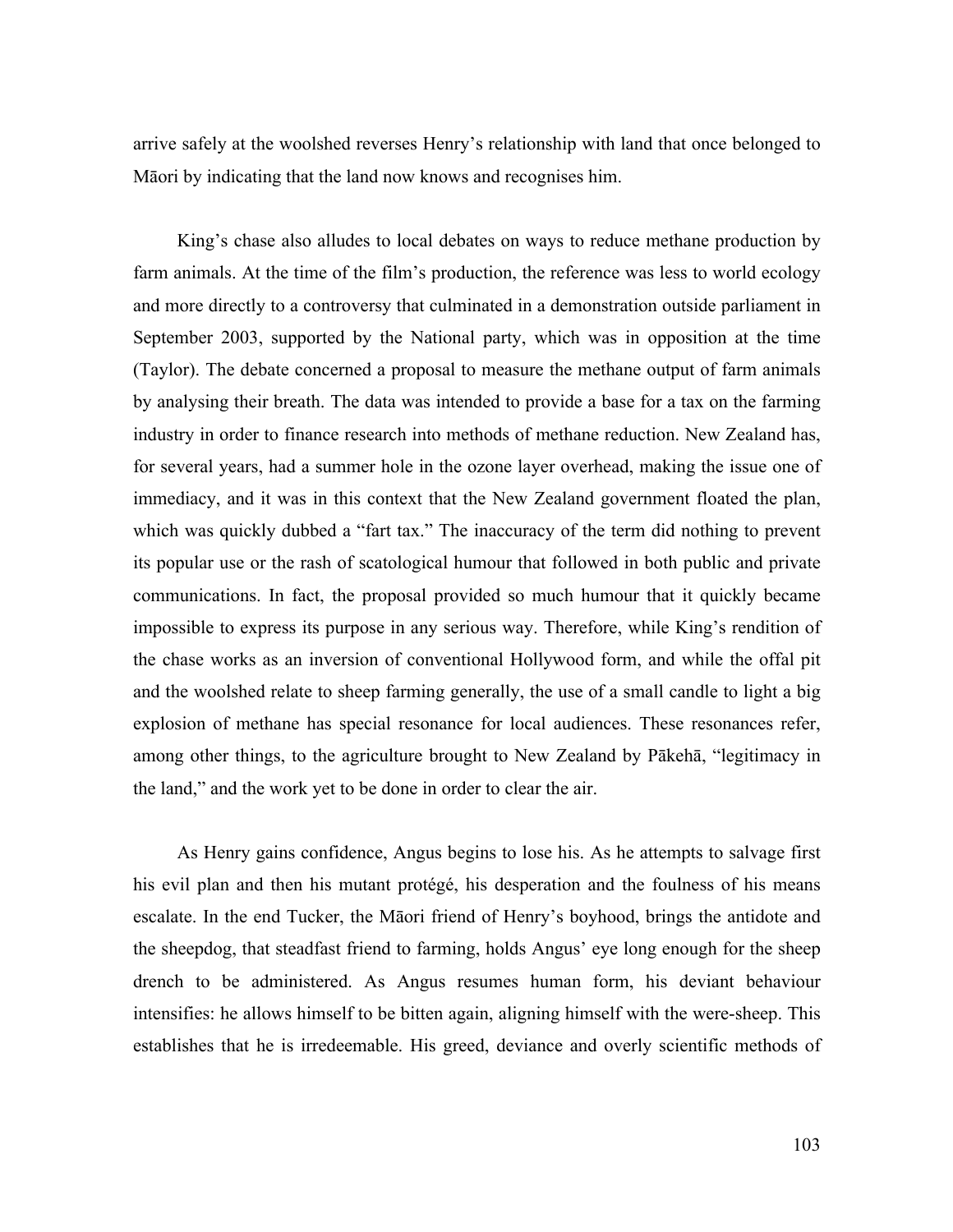farming are deliberate, wilful and ongoing. If he is not stopped, he will harm humans, animals and the land.

*Eagle vs Shark* and *Black Sheep* do not resolve issues of ecology, and in both films capable, resourceful women are represented as quirky and beyond the pale. Lily and Experience are grounded, able to articulate to the protagonists what needs to be done. Each takes the initiative that sets the protagonists on their journey and each has her own goal. Yet they are presented as inept followers. Early in the film Lily is unappreciated because she is not trendy, and she loses her job; at the end of the film Experience, it is implied, will trade in her ecological principles merely to stay with Henry because, he says, organic sheep farming is unpractical. Clearly these women are not incidental or threatening, as in earlier Man Alone narratives, but they must abandon their own activities in order to become helpers to the male protagonists because it is the working through of male identity that remains central.

Nevertheless, the noise of *Eagle vs Shark* and *Black Sheep* "blow[ing] raspberries at the old world, at Europe, and then even at America" (Beilharz 229) echoes not the perception of inferiority so closely associated with the Antipodean Other, but the knowledge that the periphery understands itself better than the centre understands the periphery. Thus they give the lie to the belief that there is no way between the international and the local outside of very general terms, such as the mission to encode national identity in films via representations of "our culture" as background for "universal stories" that will enable film makers "to play on an international stage" (Harley D24). By negotiating a complex double coding using humour, mixed genre and the reversal of older, well known tropes that have come to be read differently by local audiences, both films simultaneously address local and international audiences.

Furthermore, the films' local address implies that hope for the future lies in facing squarely up to fear. Henry and Jarrod remain dysfunctional, immature, haunted by ghosts of others they recall as dangerous until at last they confront those fears. Henry stops treating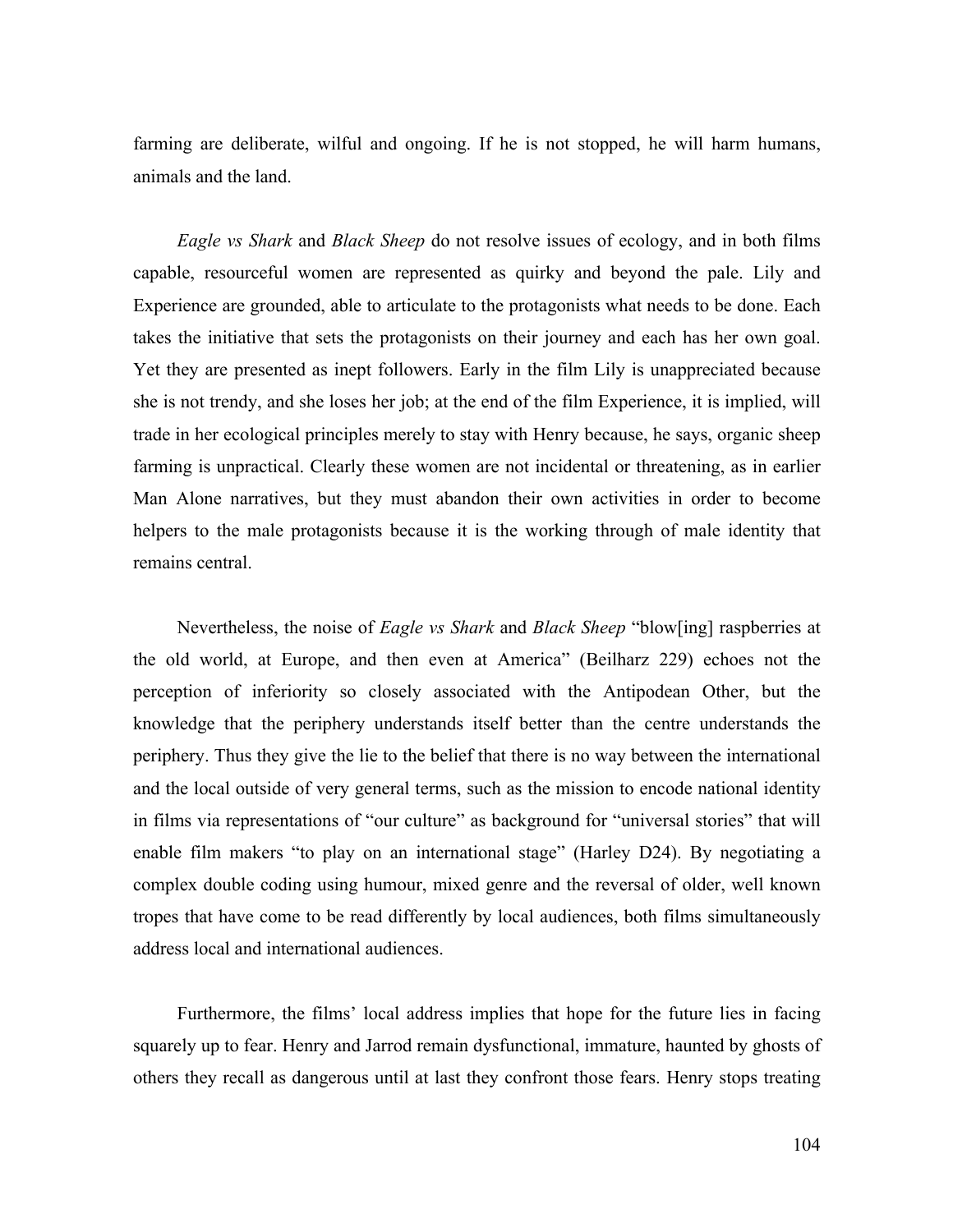sheep as the evil other, and Jarrod accepts his family and himself. Both endings, while they reinstate conservative values of agriculture and imply conventional heterosexual couplings, also imply that overcoming fear has brought gains and that nothing that has been lost was actually worthwhile. The humour of the heroes' respective journeys arises from the fact that they should not have been necessary. Angus gains nothing for his trouble, and Henry, Jarrod and Jonah learn only what Experience, Tucker, Lily and Damon knew all along: that personal relationships are the key to learning to live with the many moral dilemmas that cannot be fully reconciled.

At the end of the first decade of the twenty-first century, the Man Alone feels he belongs in New Zealand, but as New Zealand moves towards biculturalism he is less secure in his sense of entitlement. Thus, rather than imposing on him isolation, dislocation, unease and the need for unity, these films foreground New Zealand as the place and the soil from which the protagonists spring: Pākehā are shown not as kumara, not of the land in the sense of the Māori concept of Tangata Whenua (people of the land), but certainly as home-grown as pumpkin, onion or potato, staples with "legitimacy in the land" that are in the land legitimately and which augment the kumara in providing a balanced local diet.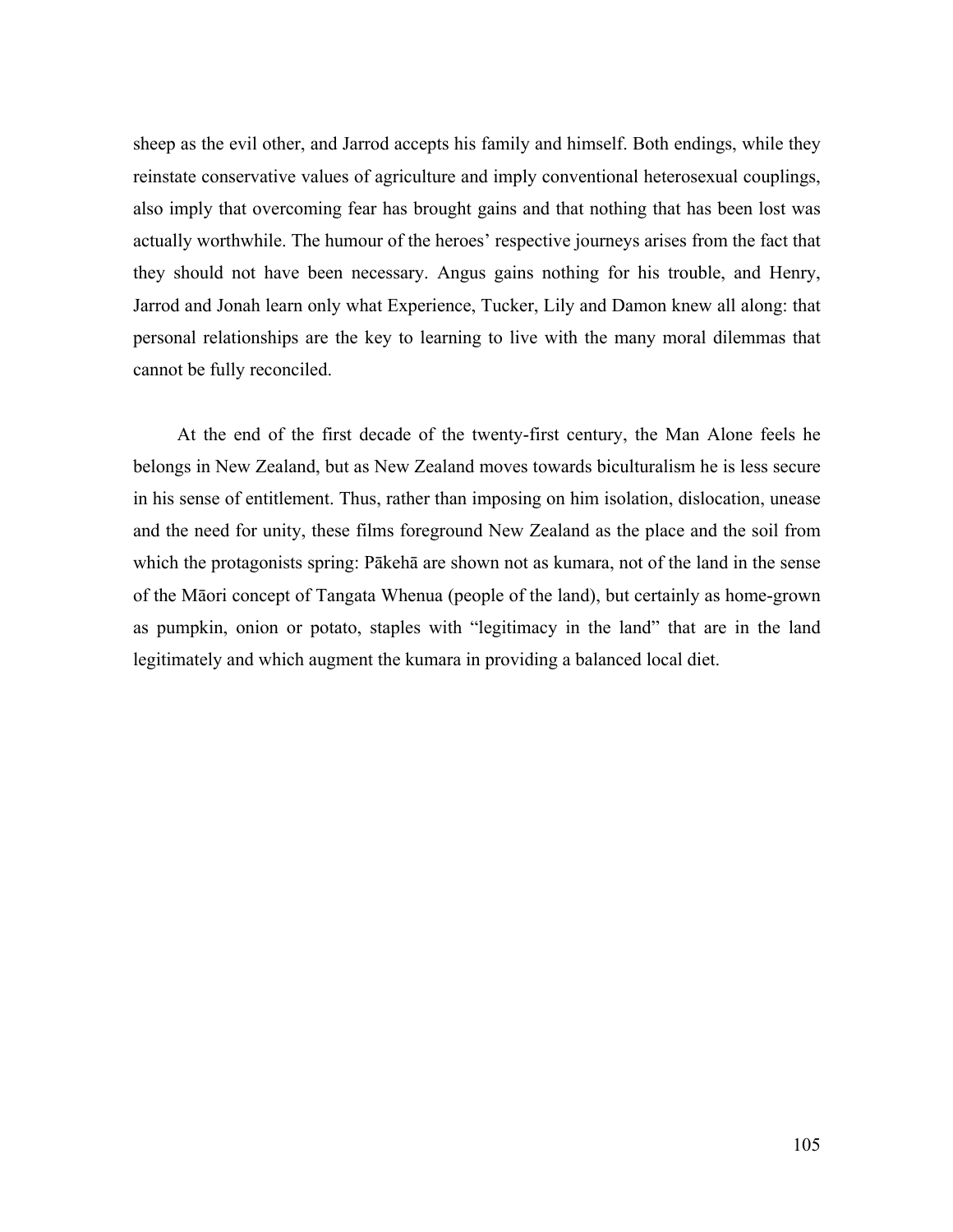## Bibliography

- Allen, Brenda. "Cinema of Unease." *Making Film and Television Histories: Australia and New Zealand.* Ed. James E. Bennett and Rebecca Beirne. London; New York: I. B. Tauris, 2012. 109–112. Print.
- Bannister, Matthew. "Recontextualising White New Zealand Masculinities in a Global Setting." *Genders* 42 (2005): n.pag. Web. 6 Nov. 2010.
- Beilharz, Peter. "From Sociology to Culture, via Media Some Thoughts from the Antipodes." *American Sociologist* 40 (2009): 228–32. Web. 18 Nov. 2011.
- Belich, James. "Beyond Better Britain." *Paradise Reforged: A History of the New Zealanders from the 1880s to the Year 2000.* Auckland: Penguin, 2001. Print.
- Bell, Avril. "Dilemmas of Settler Belonging: Roots, Routes and Redemption in New Zealand National Identity Claims." *The Sociological Review* 57.1 (2009): 145–62. Web. 30 Sept. 2009.
- *Black Sheep.* Dir. Jonathan King. Perf. Oliver Driver, Nathan Meister and Tammy Davis. Icon Home Entertainment, 2007. DVD.
- Cameron, Allan. "*The Locals* and the Global: Transnational Currents in Contemporary New Zealand Horror." *Studies in Australian Cinema* 4.1 (2010): 55–72. Web. 11 Nov. 2010.
- *Cinema of Unease: A Personal Journey by Sam Neill.* Dir. Sam Neill, Judy Rymer. Perf. Sam Neill. Ser.: *A Century of Cinema.* BFI and New Zealand Film Commission. London: Connoisseur Academy Video, 1997. DVD.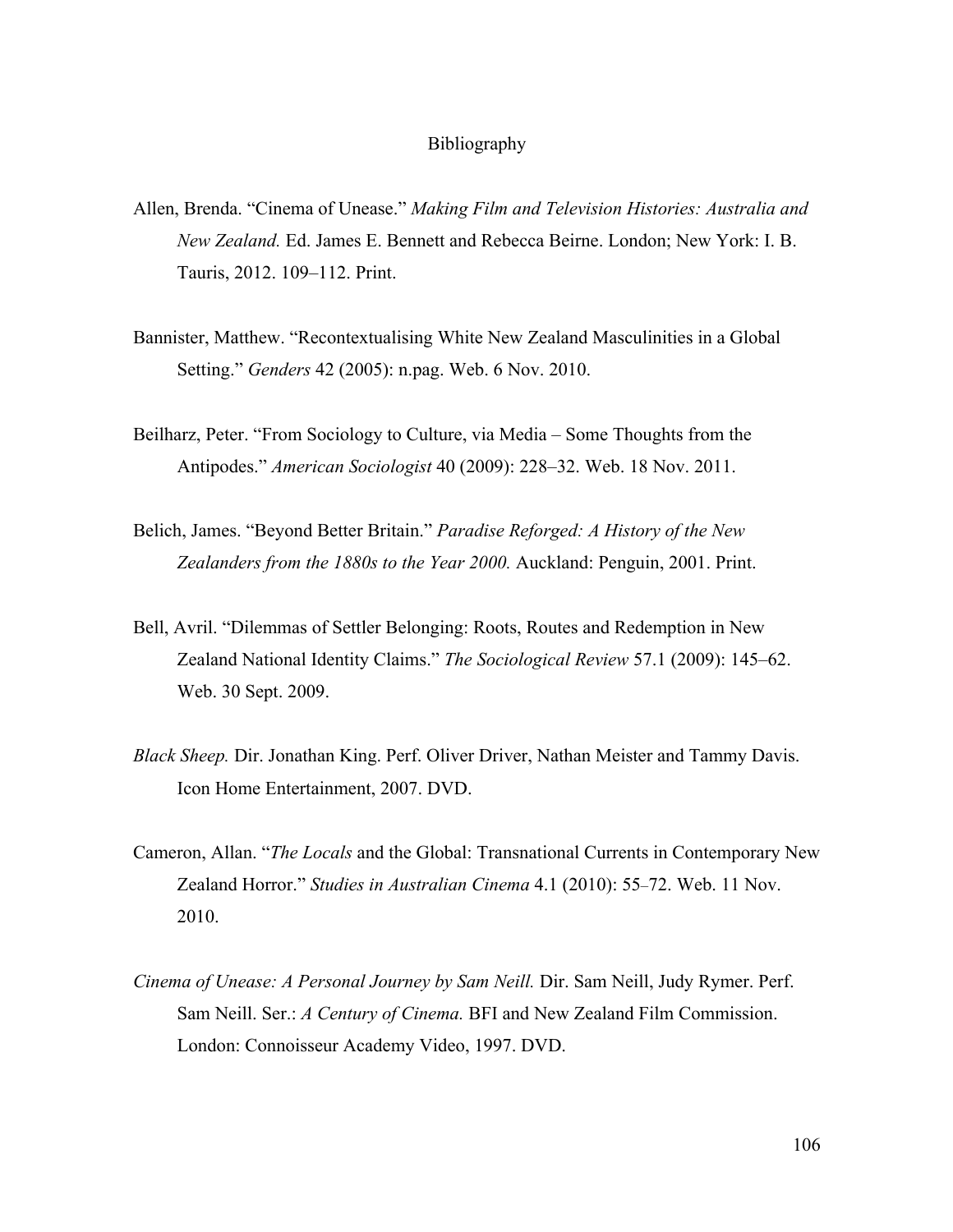- Cooper, Alan, et al. "The Evolution of the Moa and Their Effect On New Zealand Flora." *Tree* 8.12 (1993): 433. Web. 30 Sept 2010.
- David-Ives, Corrine. "The Waitangi Tribunal and the Reconstruction of the Narrative of National Identity in New Zealand." *New Zealand and Australia: Narrative, History, Representation.* Ed. Sue Ryan-Fazilleau. London: Kakapo, 2008. 9–21. Print.
- *Eagle vs Shark.* Dir. Taika Waititi. Perf. Loren Horsley, Jemaine Clement and Craig Hall. Icon Home Entertainment, 2008. DVD.
- Edmond, Martin, *Zone of the Marvellous in Search of the Antipodes.* Auckland: Auckland University Press, 2009. Print.
- Fox, Alistair. "Inwardness, Insularity, and the Man Alone: Postcolonial Anxiety in the New Zealand Novel." *Journal of Postcolonial Writing* 45.3 (2009): 263–73. Web. 7 Sept. 2010.
- ---. *Ship of Dreams: Masculinity in Contemporary New Zealand Fiction.* Dunedin, NZ: Otago University Press, 2008. Print.
- Franklin, Sarah. *Dolly Mixtures: The Remaking of Genealogy.* Durham: Duke University Press, 2007. Print.
- Harley, Ruth. "The Seven Keys to Kiwi Power Behind New Zealand's Movie Juggernaut." *The Wall Street Journal* (Eastern edition) 2 March 2004. Web. 1 Nov. 2010.
- Huggan, Graham. "Staged Marginalities: Rushdie, Naipaul, Kureishi." *The Postcolonial Exotic: Marketing the Margins.* London: Routledge, 2001. 83–104. Print.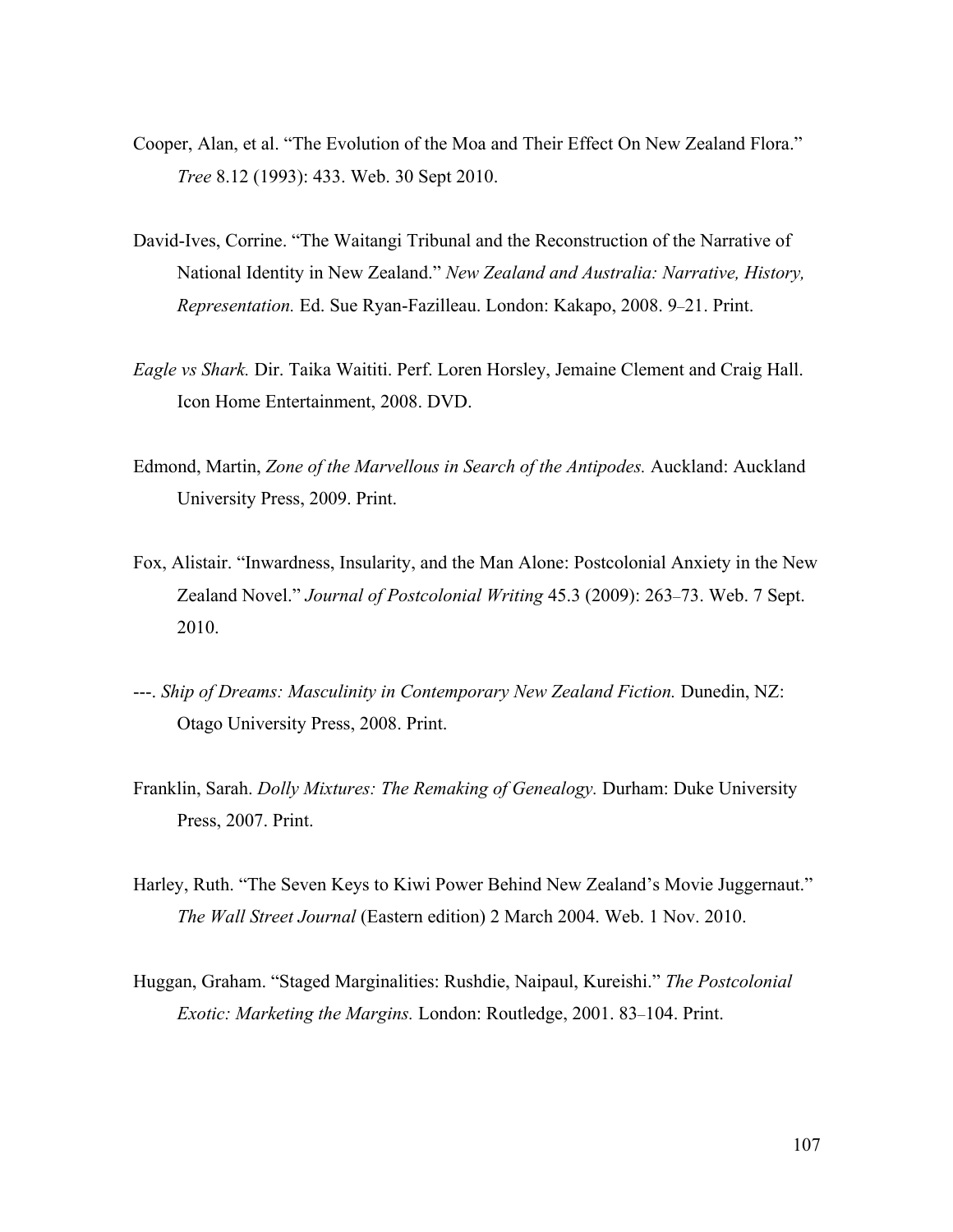- "Images: Farmers' Fart Tax Protest at Parliament." *Scoop.* Scoop Media 4 Sept. 2003. Web. 6 Nov. 2010.
- Jones, Lawrence. "Stanley Graham and the Several Faces of 'Man Alone'." *Journal of Popular Culture* 19.2 (1985):121–36. 2004. Web. 30 Nov. 2009.
- McDonald, Lawrence. "A Road to Erewhon: A Consideration of *Cinema of Unease*." *Illusions* 25 (Winter 1985): 20–5. Print.
- Mercier, Ocean. "Close Encounters of the Māori Kind Talking Interaction in the Films of Taika Waititi." *New Zealand Journal of Media Studies* 10.2 (2007): 37–51. Web. 30 Nov. 2009.
- Perry, Nick. "Antipodean Camp." *Hyperreality and Global Culture.* London: Routledge, 1998. 4–23. Print.
- Pocock, J. G. A. *The Discovery of Islands: Essays in British History.* Cambridge; New York: Cambridge University Press, 2005. Print.
- Spicer, Andrew. *An Ambivalent Archetype: Masculinity, Performance and the New Zealand Films of Bruno Lawrence.* Nottingham, England: Kakapo, 2000. Print.
- *Smash Palace.* Dir. Roger Donaldson. Perf Bruno Laurence, Anna Maria Monticelli and Greer Robson. *The Roger Donaldson Collection.* Magna Pacific, 2005. DVD.
- Taylor, Kevin. "MP Runs into Strife on Tractor." *The New Zealand Herald* 5 Sept. 2003. n.pag. Web. 6 Nov. 2010.